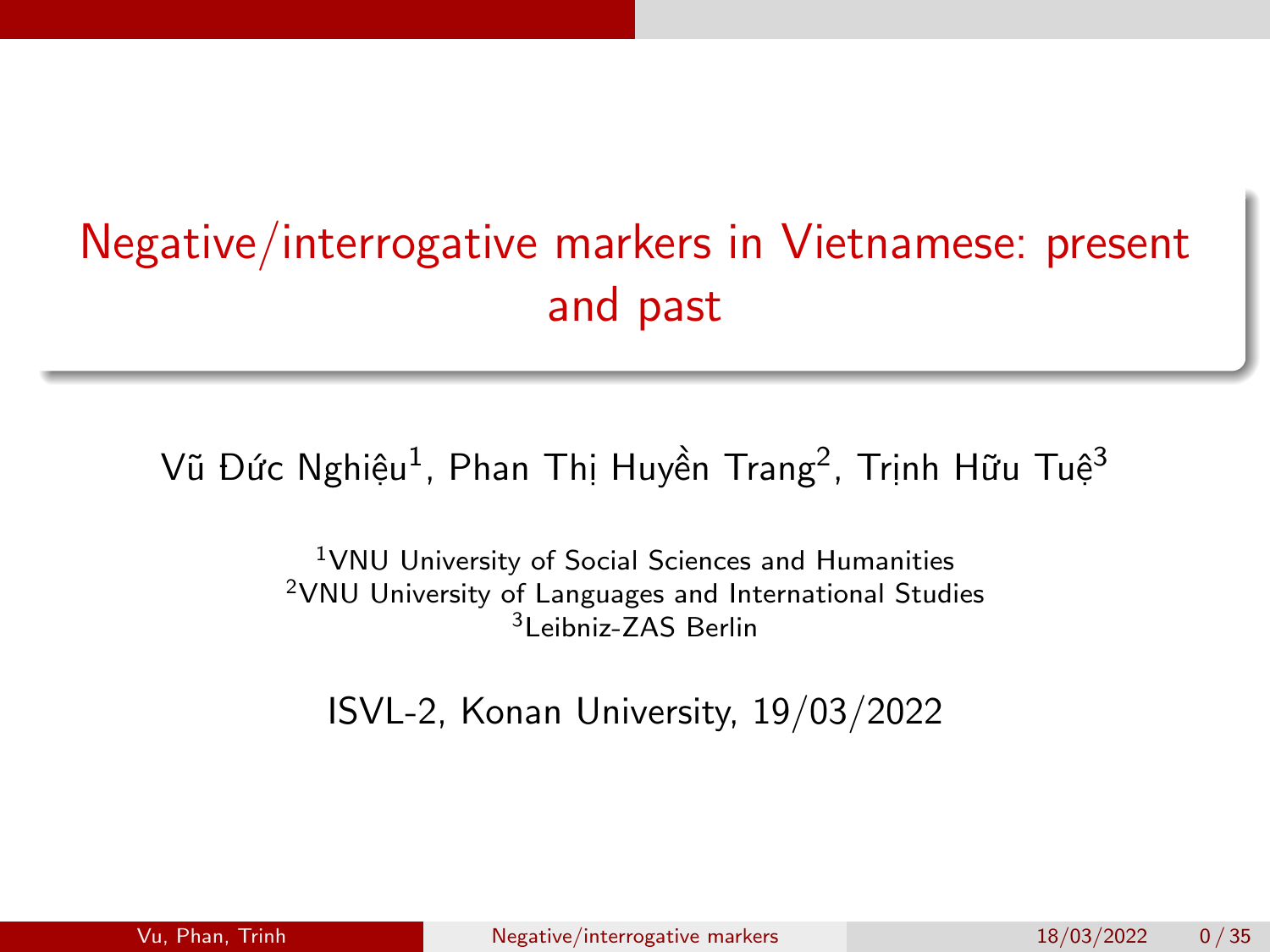





[Explaining a gap in standard Vietnamese](#page-27-0)

#### **[Conclusion](#page-34-0)**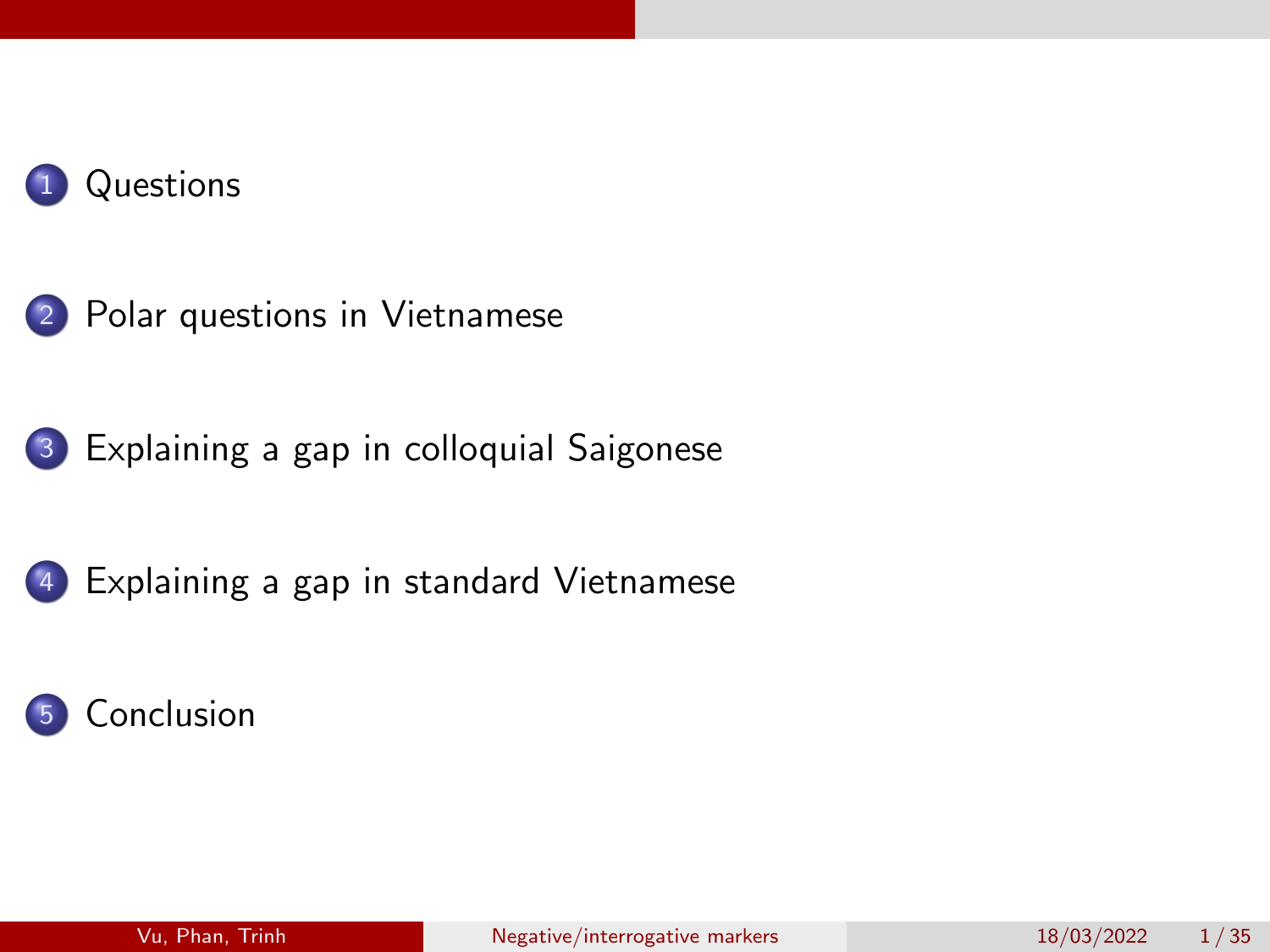<span id="page-2-0"></span>

[Polar questions in Vietnamese](#page-10-0)

[Explaining a gap in colloquial Saigonese](#page-23-0)

[Explaining a gap in standard Vietnamese](#page-27-0)

#### **[Conclusion](#page-34-0)**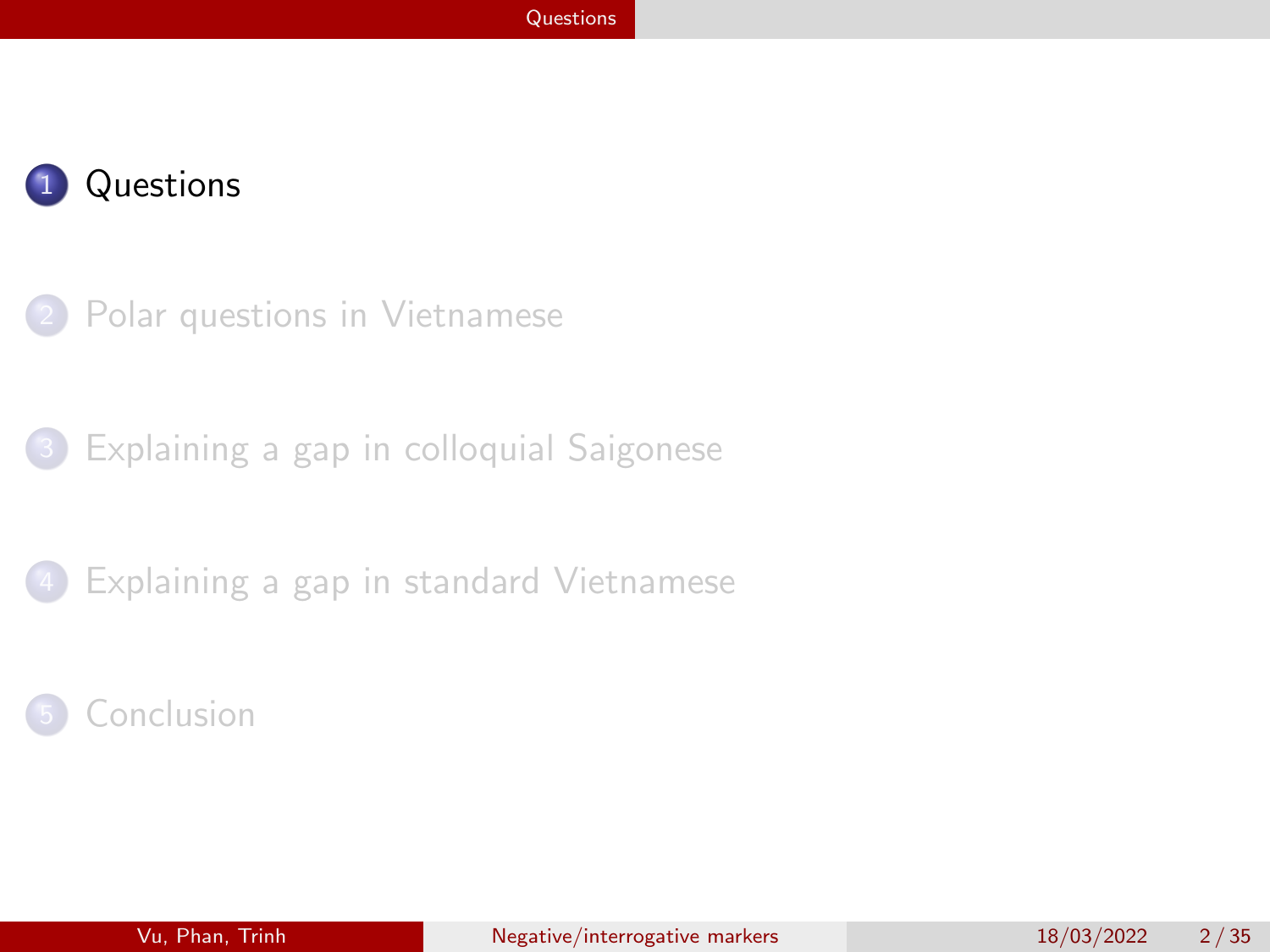# Asking a question

- To ask a question is to request the hearer to choose one proposition from a set of propositions [\(Searle, 1969\)](#page-37-1)
- A question represents a set of sentences, namely those that count as its answers (cf. [Hamblin, 1958;](#page-37-2) [Karttunen, 1977;](#page-37-3) [Groenendijk and](#page-36-0) [Stokhof, 1984\)](#page-36-0)
- $(1)$  [who likes John] = {Mary likes John, Sue likes John, Anne likes John,...}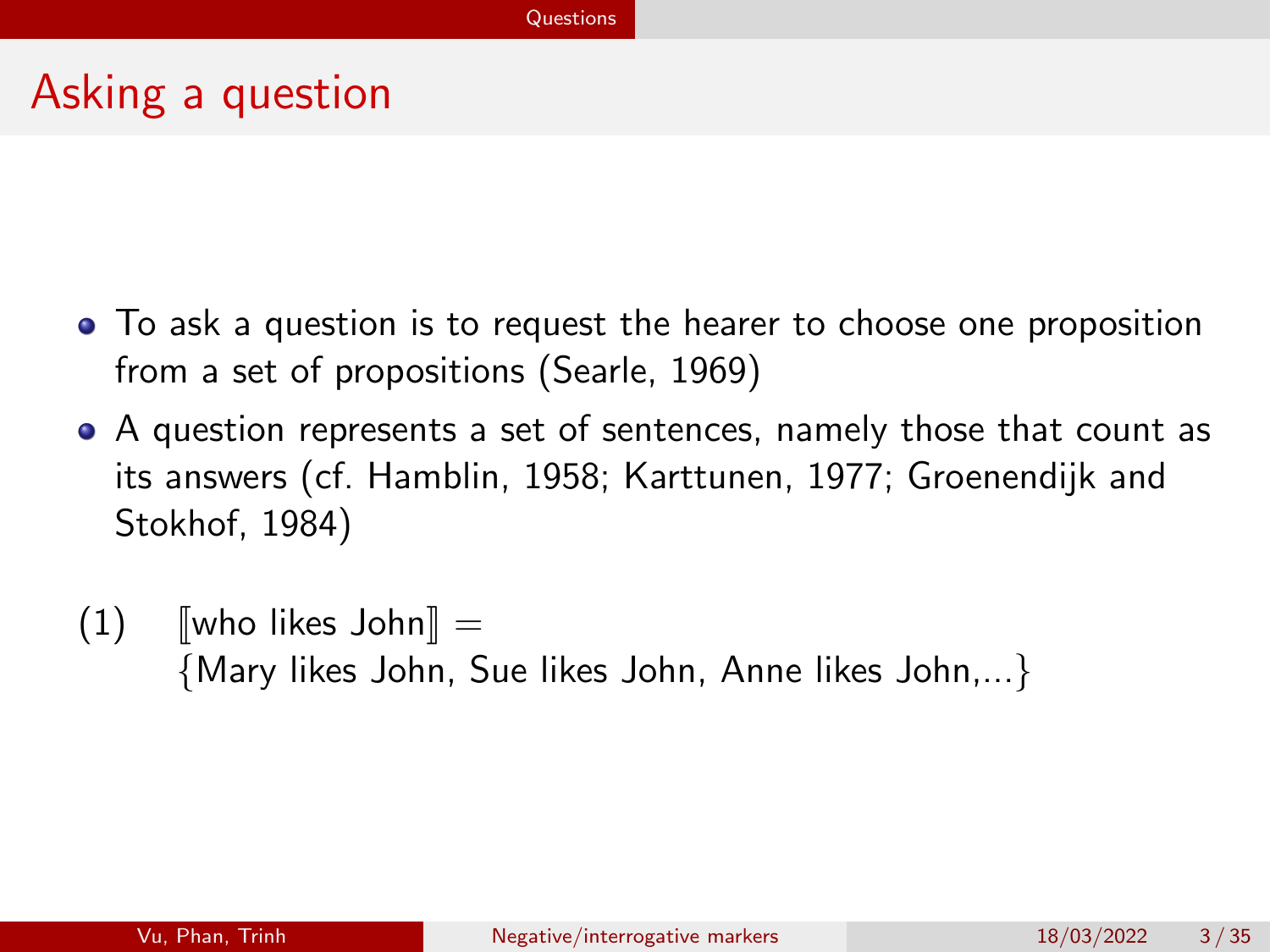#### Answers as focus alternatives

- The set of answers to a question is a set of "focus alternatives" [\(Rooth, 1992\)](#page-37-4)
- (2) Definition [\(Rooth, 1992;](#page-37-4) [Fox and Katzir, 2011\)](#page-36-1)  $S_1$  is a focus alternative of  $S_2$  iff  $S_1$  is derivable from  $S_2$  by replacement of a focused constituent with an expression of the same type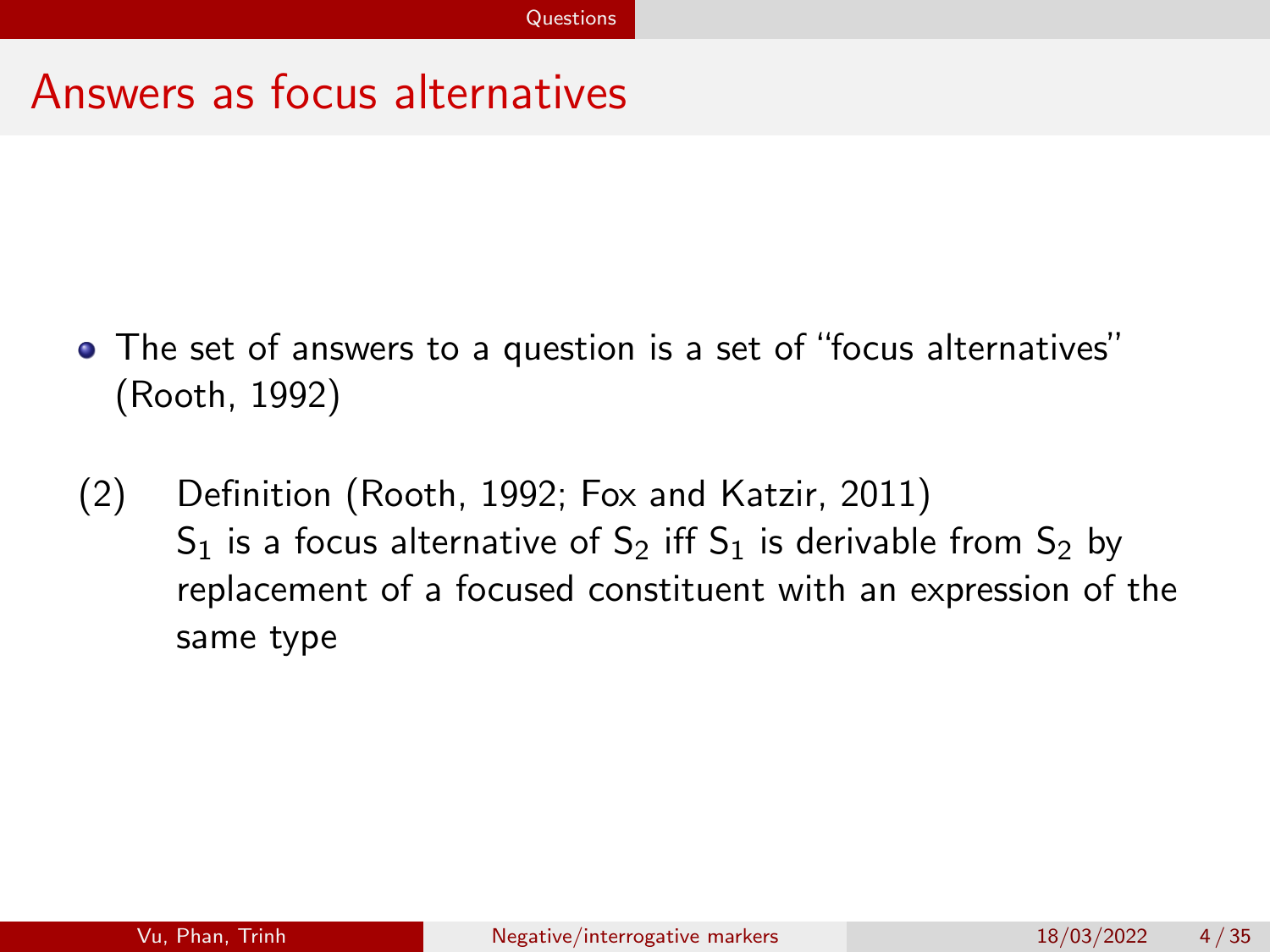### Subject alternatives

- $(3)$  Lan<sub>F</sub> thích Nam
	- a. Lan thích Nam
	- b. My thích Nam
- (4) a. Ai thích Nam?
	- b. \*Nam thích ai?
- (5) Lan thích Nam hay My thích Nam?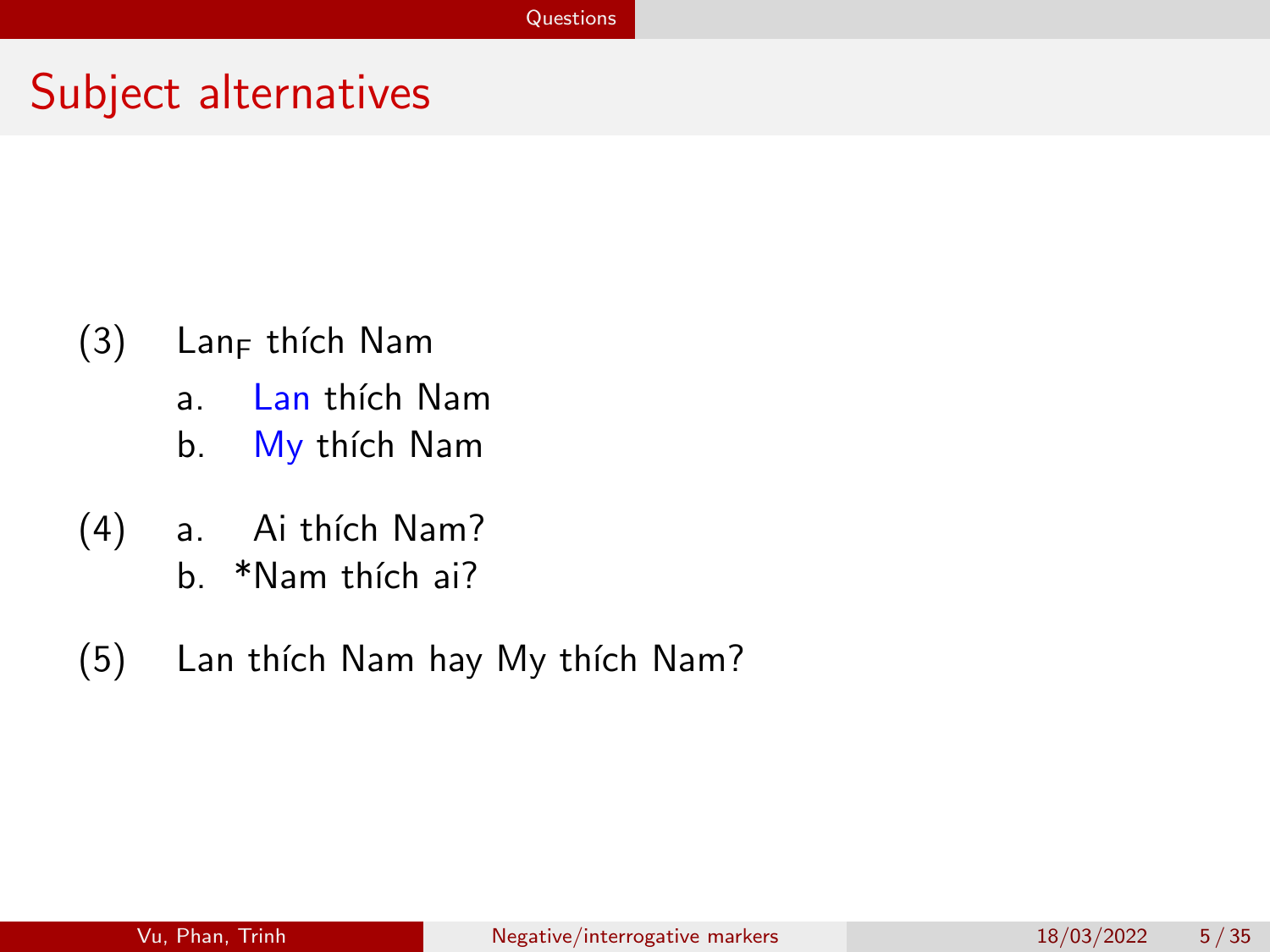# $S_1$  hay  $S_2$

• hay maps two propositions p and q to the question  $\{p, q\}$ 

(6) 
$$
\[\text{hay}\] = \lambda p. \lambda q. \{p, q\}
$$
  
(7)  $\left[\begin{array}{c} \alpha \\ S_1 \end{array}\right] = \{S_1, S_2\}$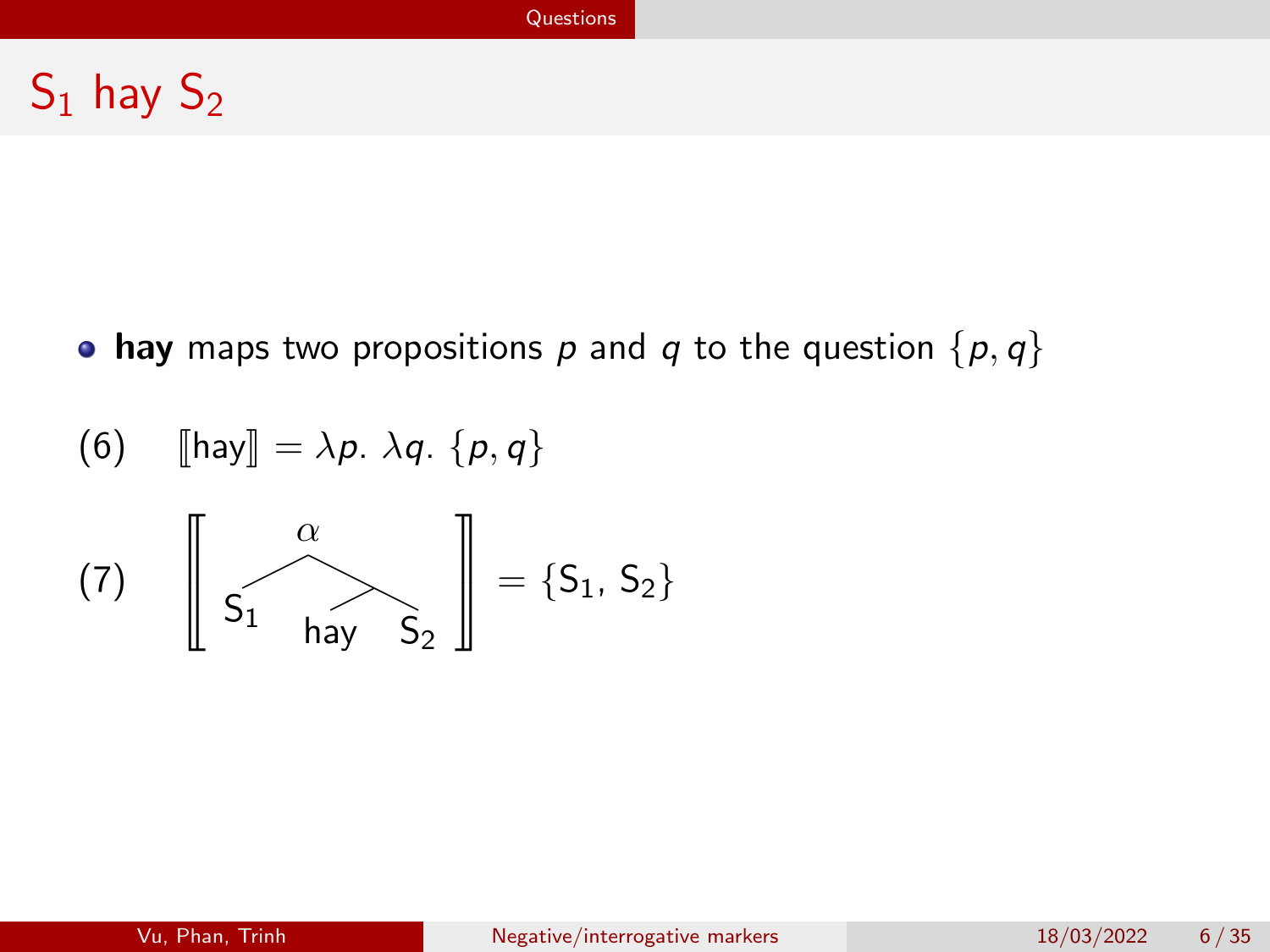### Object alternatives

- $(8)$  Nam thích Lan<sub>F</sub>
	- a. Nam thích Lan
	- b. Nam thích My
- (9) a. Nam thích ai?
	- b. \*Ai thích Nam?
- (10) Nam thích Lan hay Nam thích My?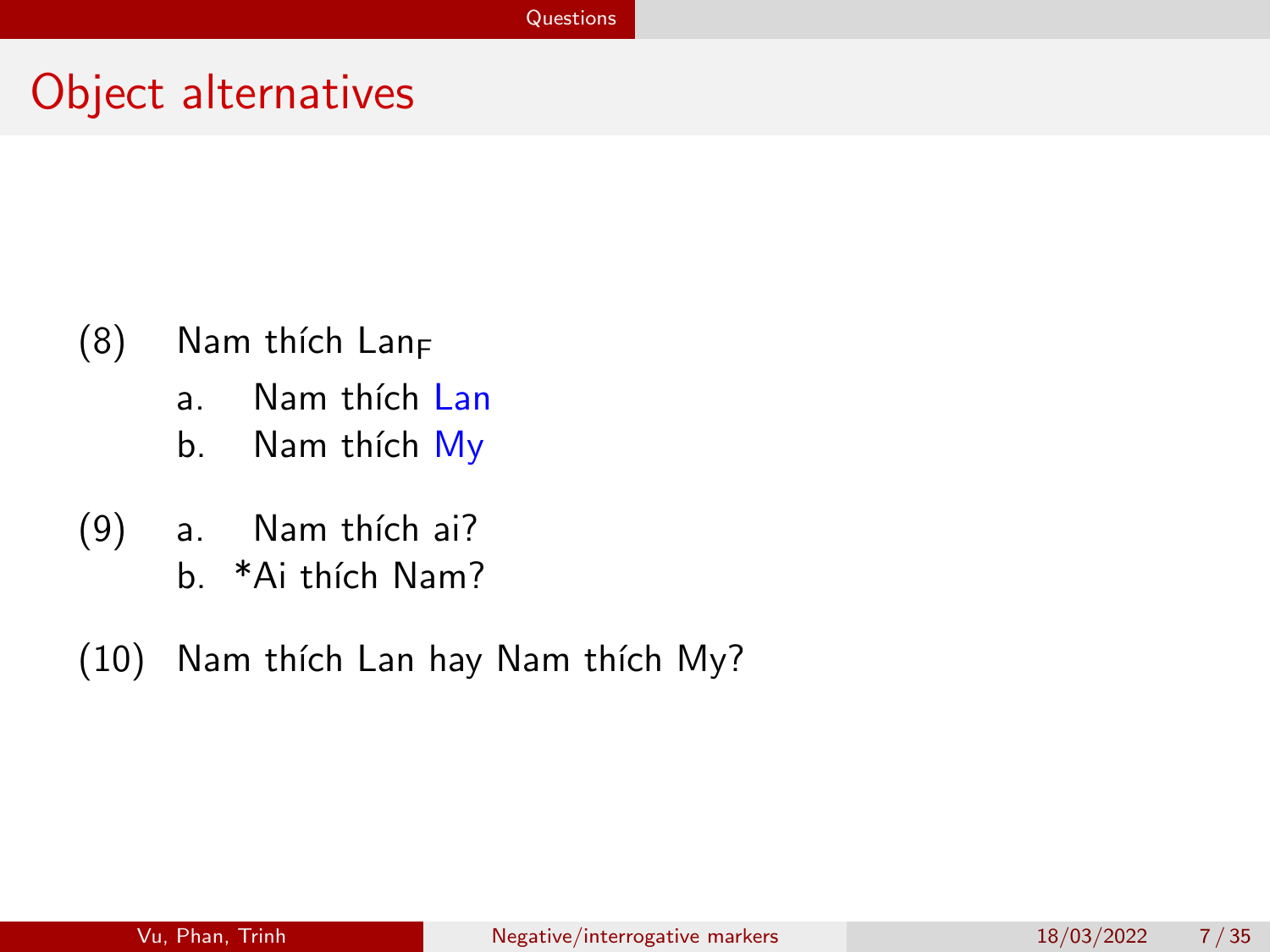### VP alternatives

- $(11)$  Nam [thích Lan]<sub>F</sub>
	- a. Nam thích Lan
	- b. Nam muốn đi ngủ
- (12) Nam thích Lan hay Nam muốn đi ngủ?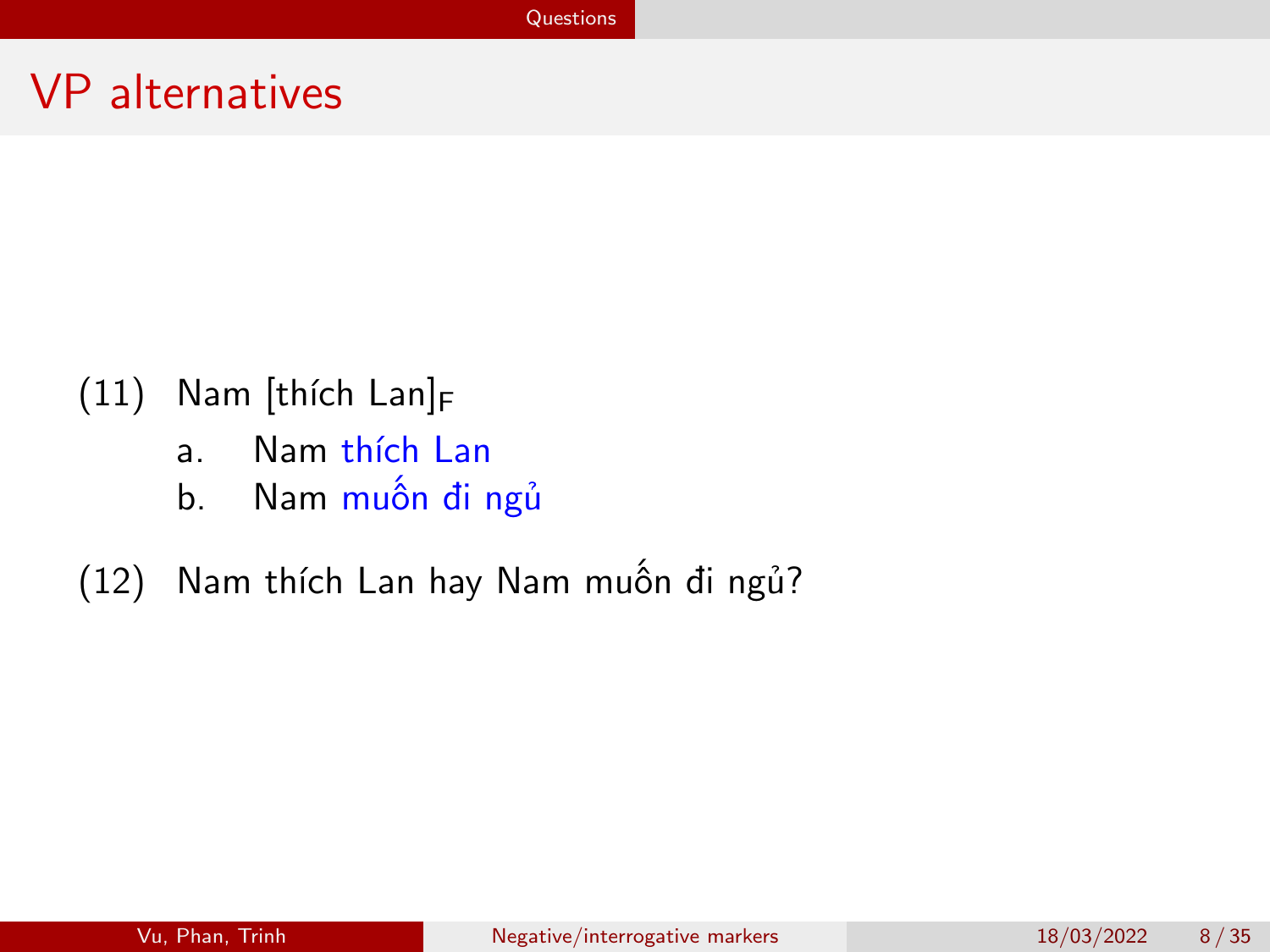# General point

#### • The set of answers determines the form of the question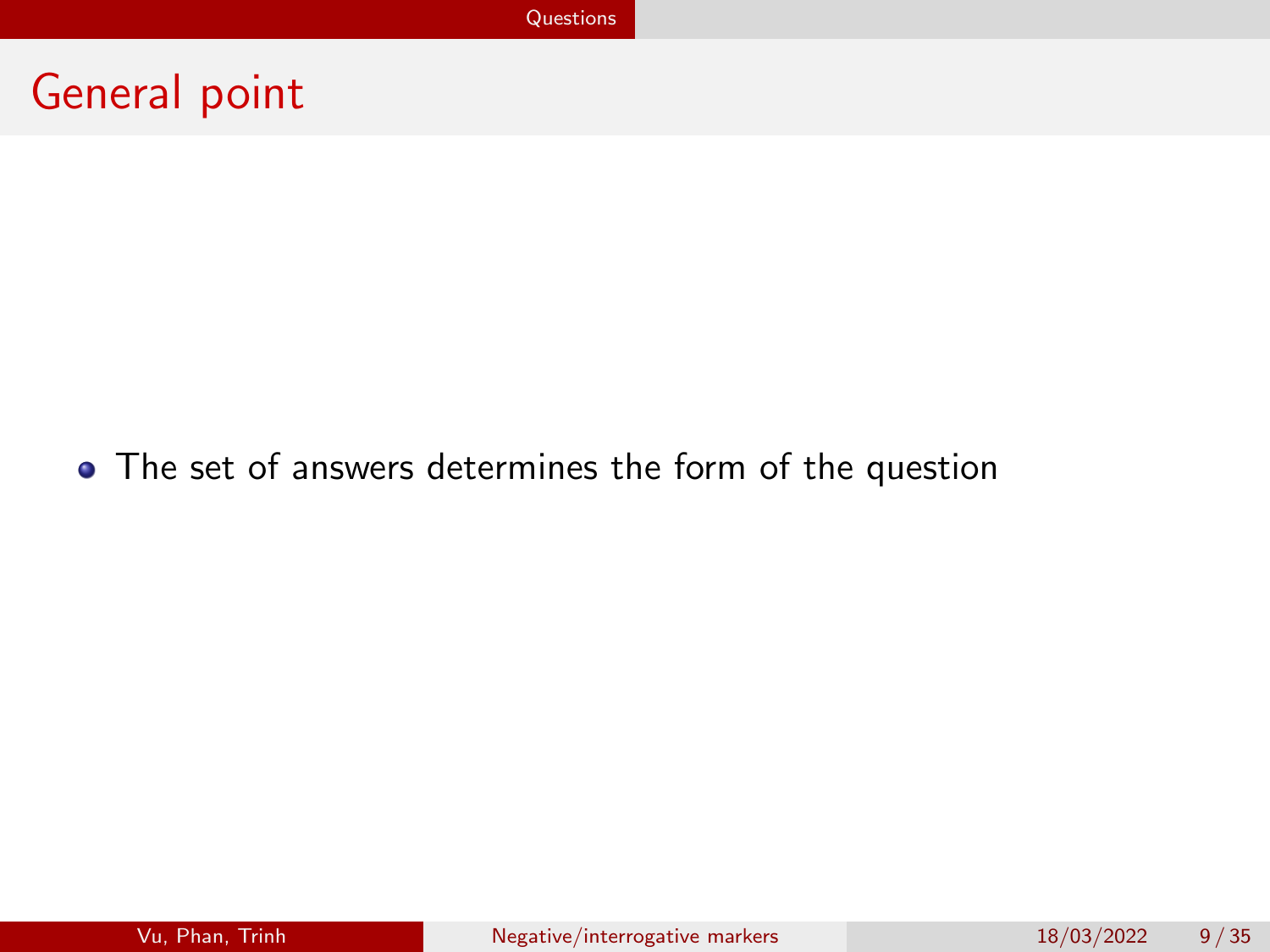<span id="page-10-0"></span>



[Explaining a gap in colloquial Saigonese](#page-23-0)

[Explaining a gap in standard Vietnamese](#page-27-0)

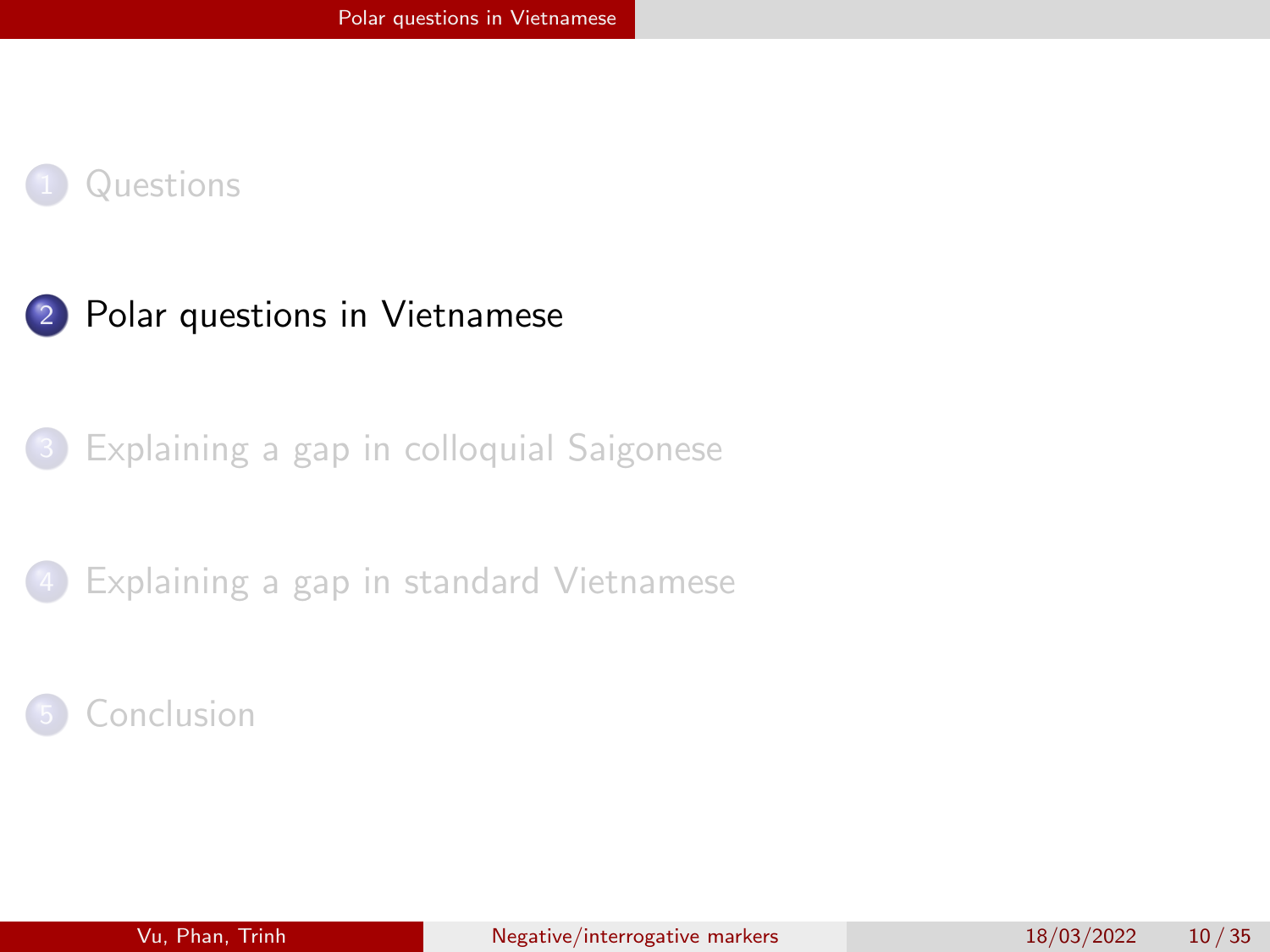### **Description**

We take "polar questions" to be those exemplified by (13a) and (13b)

(13) a. Nam có đọc sách không? b. Nam đã đọc sách chưa?

(14) Subject 
$$
\begin{Bmatrix} c6 \\ d\tilde{a} \end{Bmatrix}
$$
 VP  $\begin{Bmatrix} kh\hat{o}ng \\ chua \end{Bmatrix}$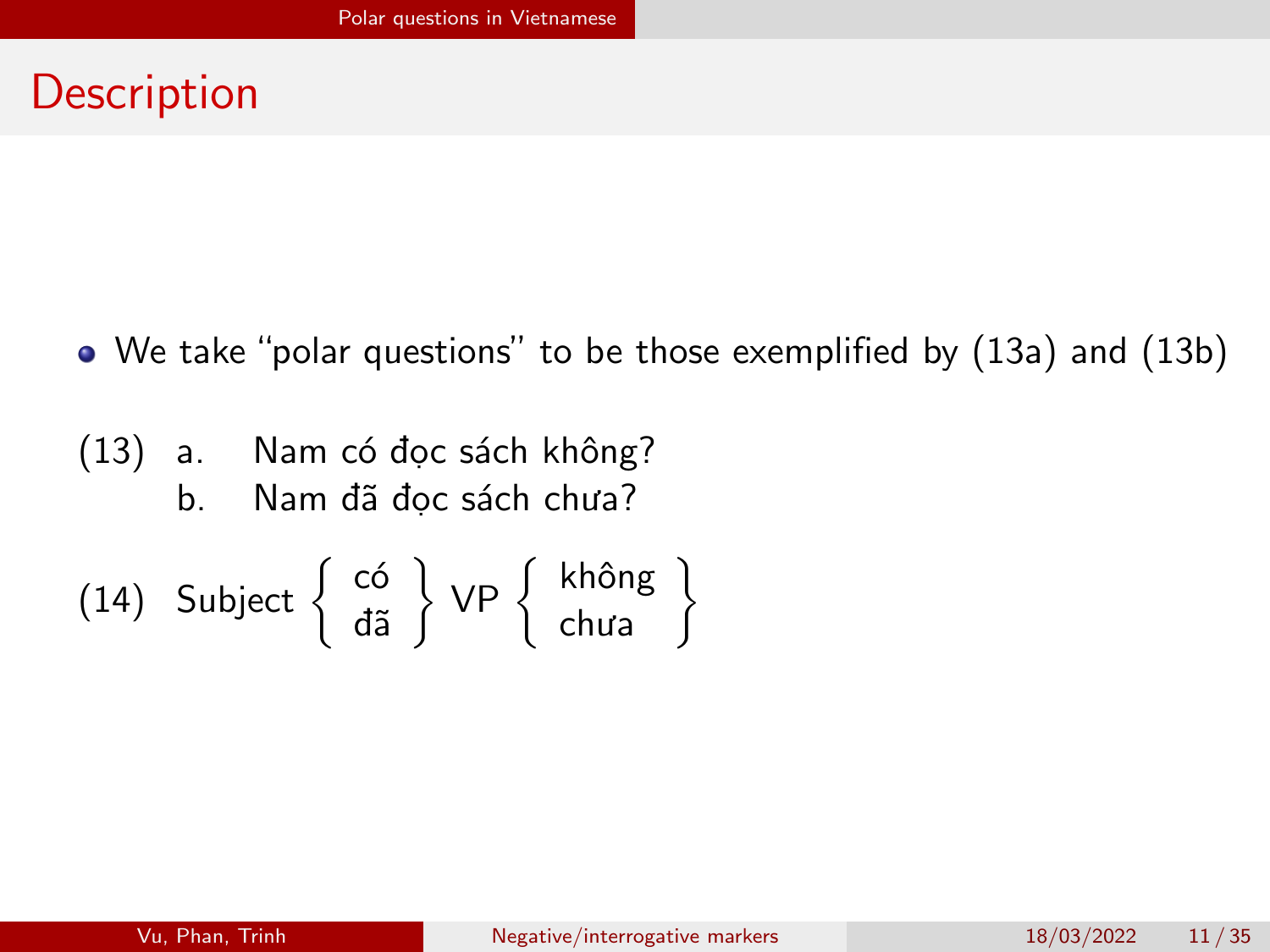### Second position alternatives

- (15) a. Nam được đọc sách
	- b. Nam phải đọc sách
- (16) a. Nam sẽ không đọc sách
	- b. Nam đã không đọc sách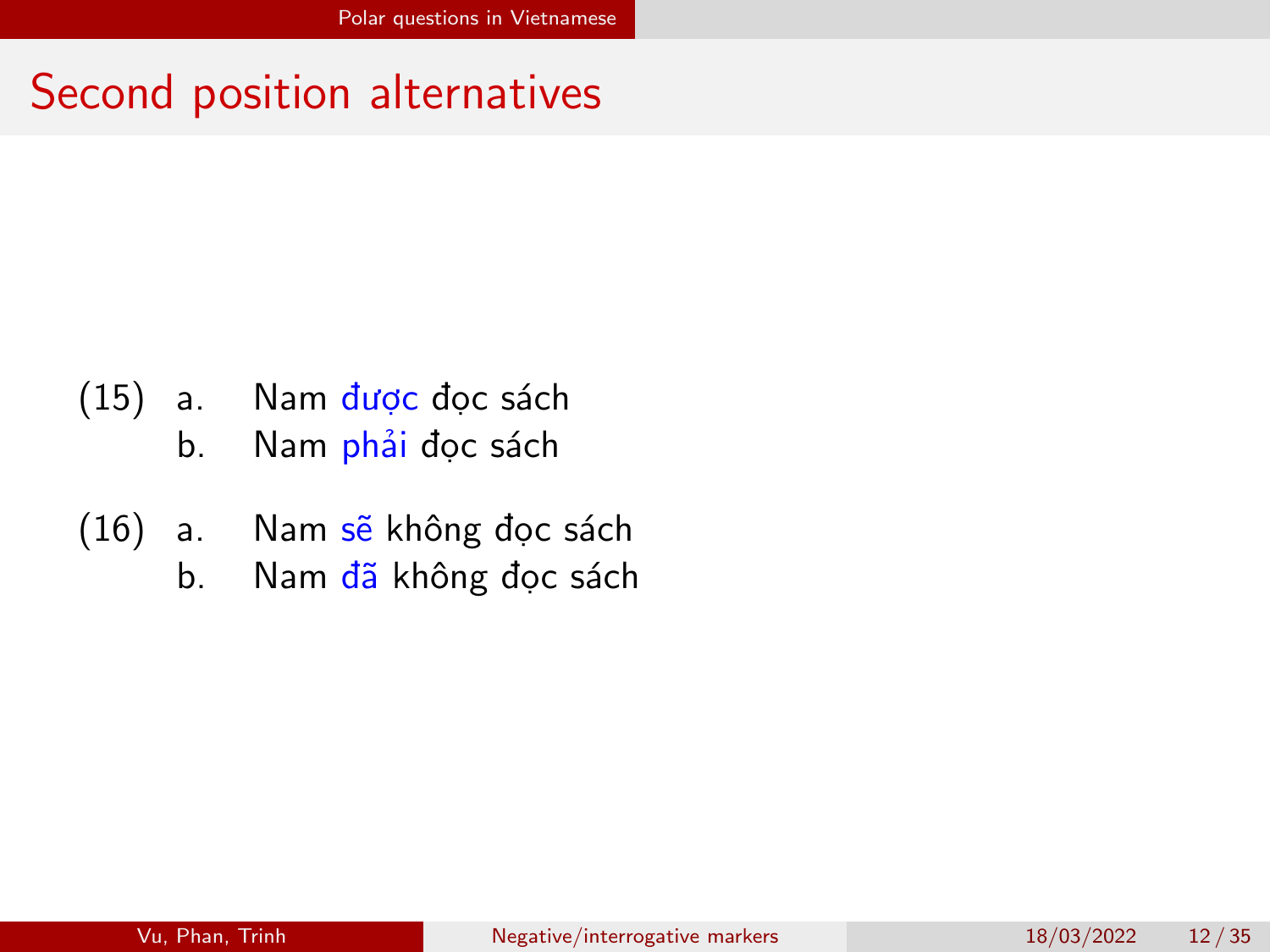### Proposal

- Vietnamese polar questions are headed by a silent Q
- $\bullet$  Q has the same semantics as hay plus the presupposition that its arguments are negation of each other (cf. [Guerzoni and Sharvit, 2014;](#page-36-2) [Biberauer et al., 2014\)](#page-36-3)

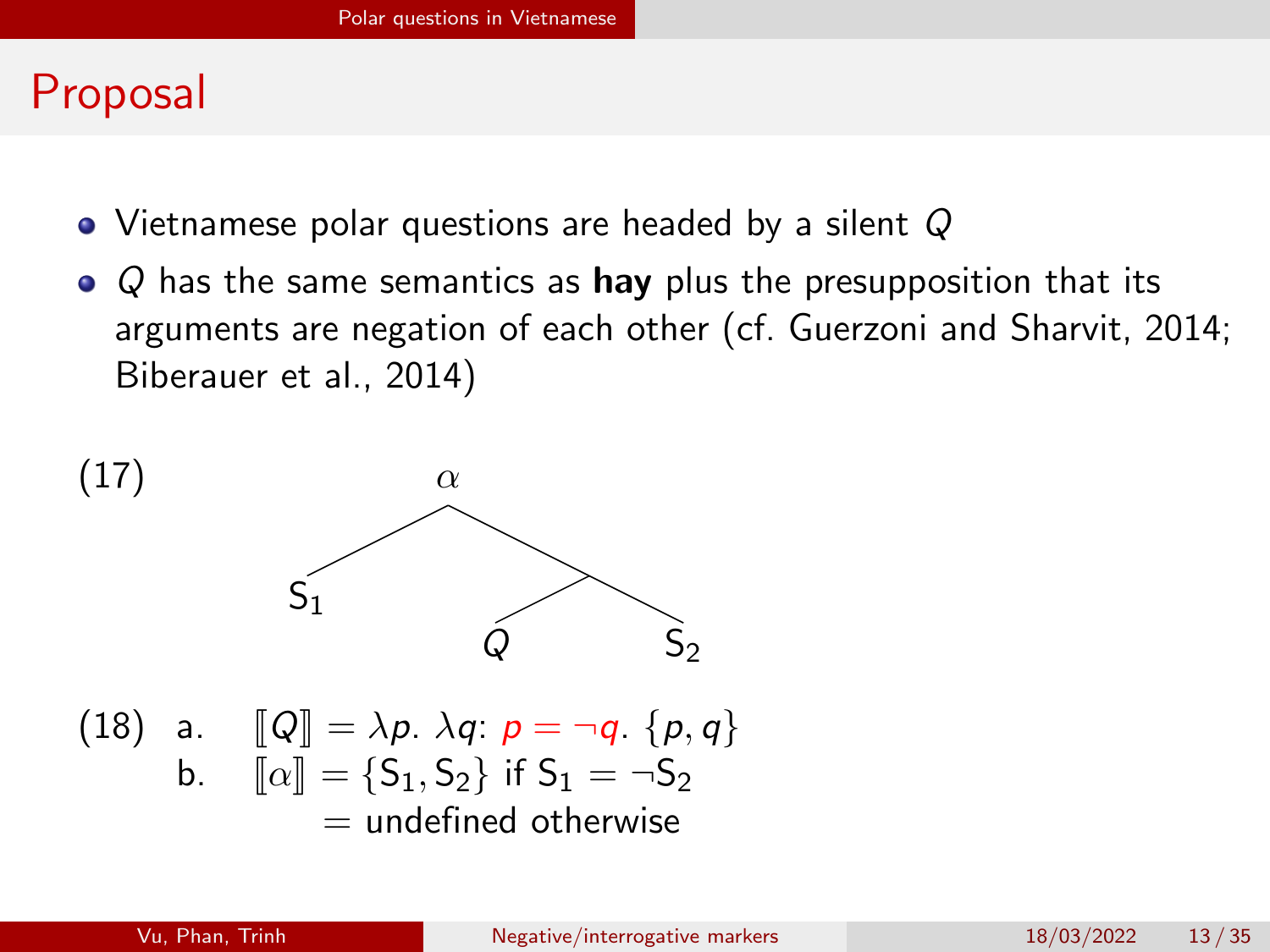### Syntactic conditions imposed by Q



 $(20)$  a. S<sub>1</sub> and S<sub>2</sub> are SPAs b.  $S_1$  has positive polarity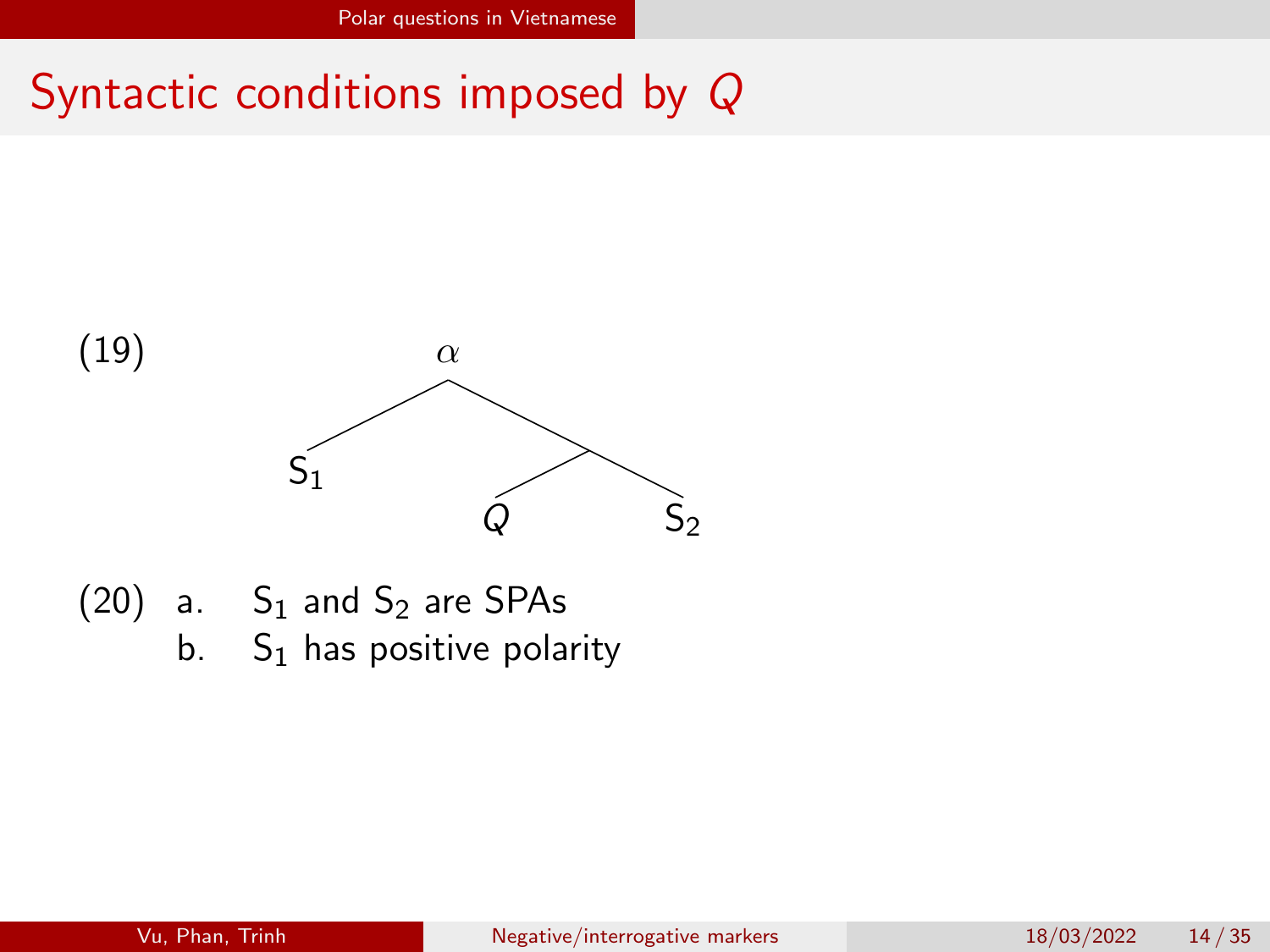# Phonological conditions imposed by Q



- (22) a. Pronounce  $S_1$  normally!
	- b. Delete everything in  $S_2$  except the focus!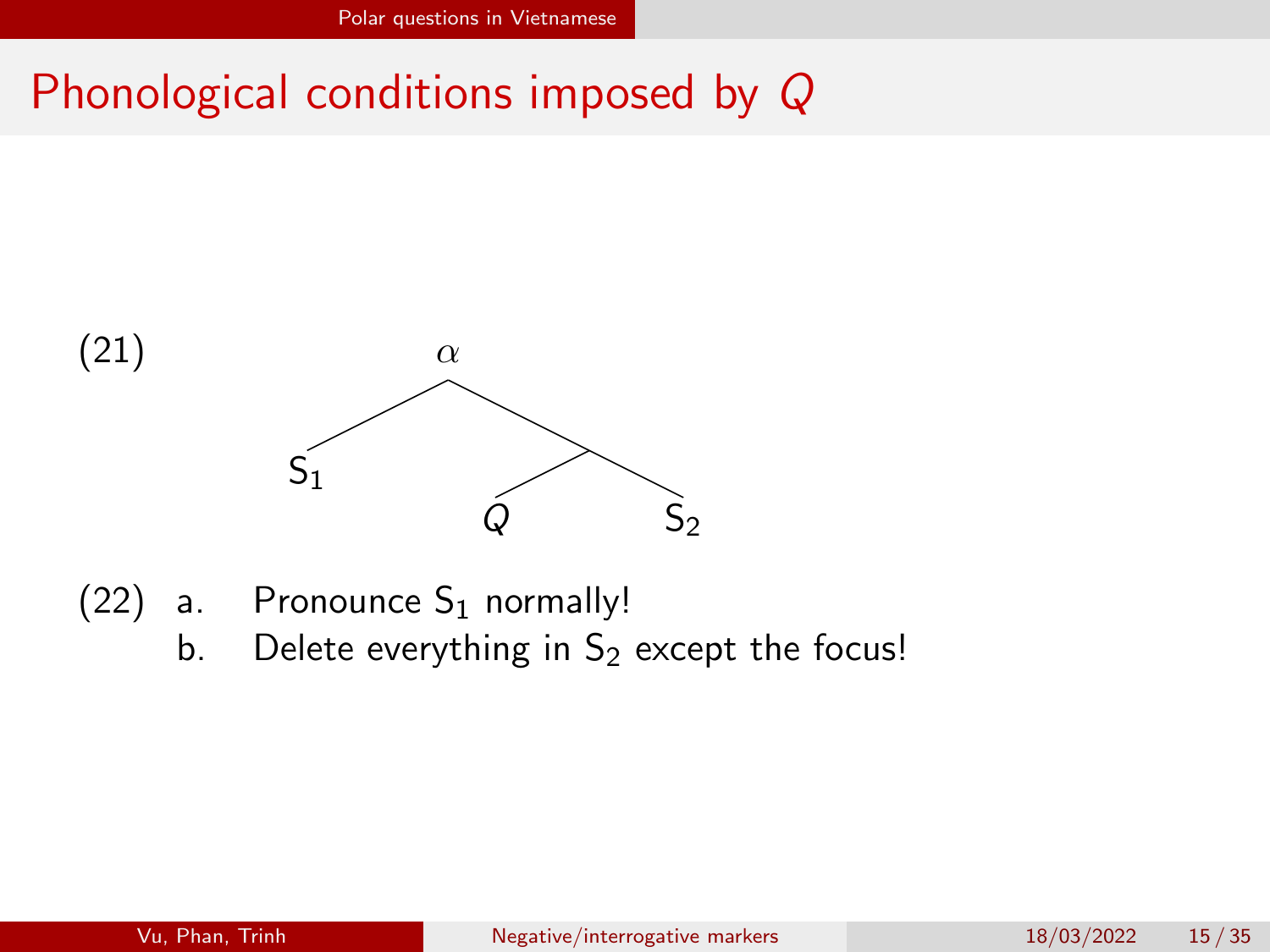# Subj có VP không

- (23) Nam có đọc sách không?
- (24) Nam có đọc sách Nam **không** đọc sách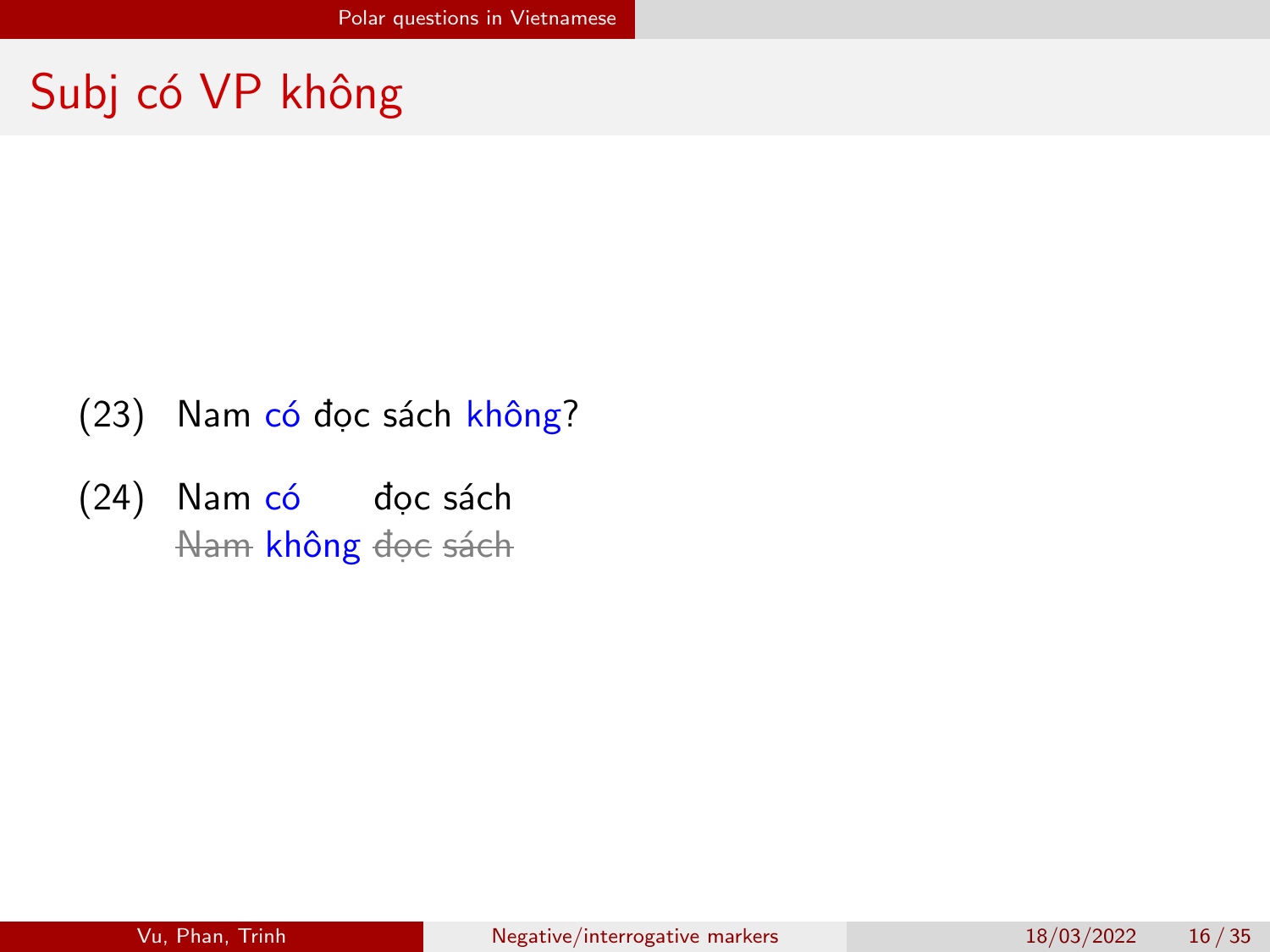# Subj đã VP chưa

- (25) Nam đã đọc sách chưa?
- (26) Nam đã đọc sách <del>Nam</del> **chưa** đọc sách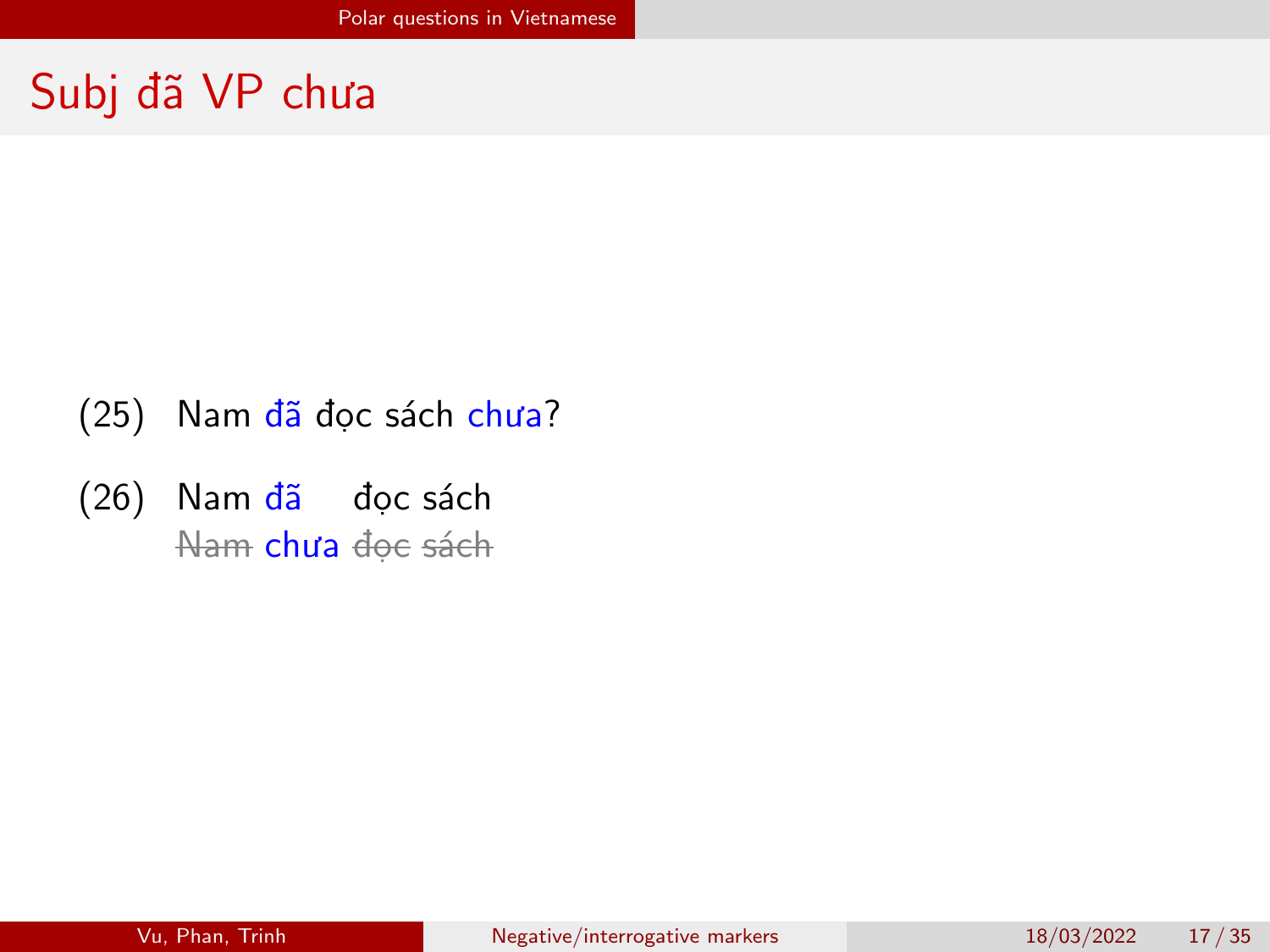# \*Subj sẽ VP không

- It is not possible to formulate future polar questions (cf. [Trinh, 2005;](#page-37-5) [Duffield, 2007,](#page-36-4) [2013;](#page-36-5) [Phan and Duffield, 2019\)](#page-37-6)
- (27) \*Nam sẽ đọc sách không?
- (28) Nam sẽ đọc sách Nam sẽ <mark>không</mark> đọc sách
- Problem:  $S_1$  and  $S_2$  are not SPAs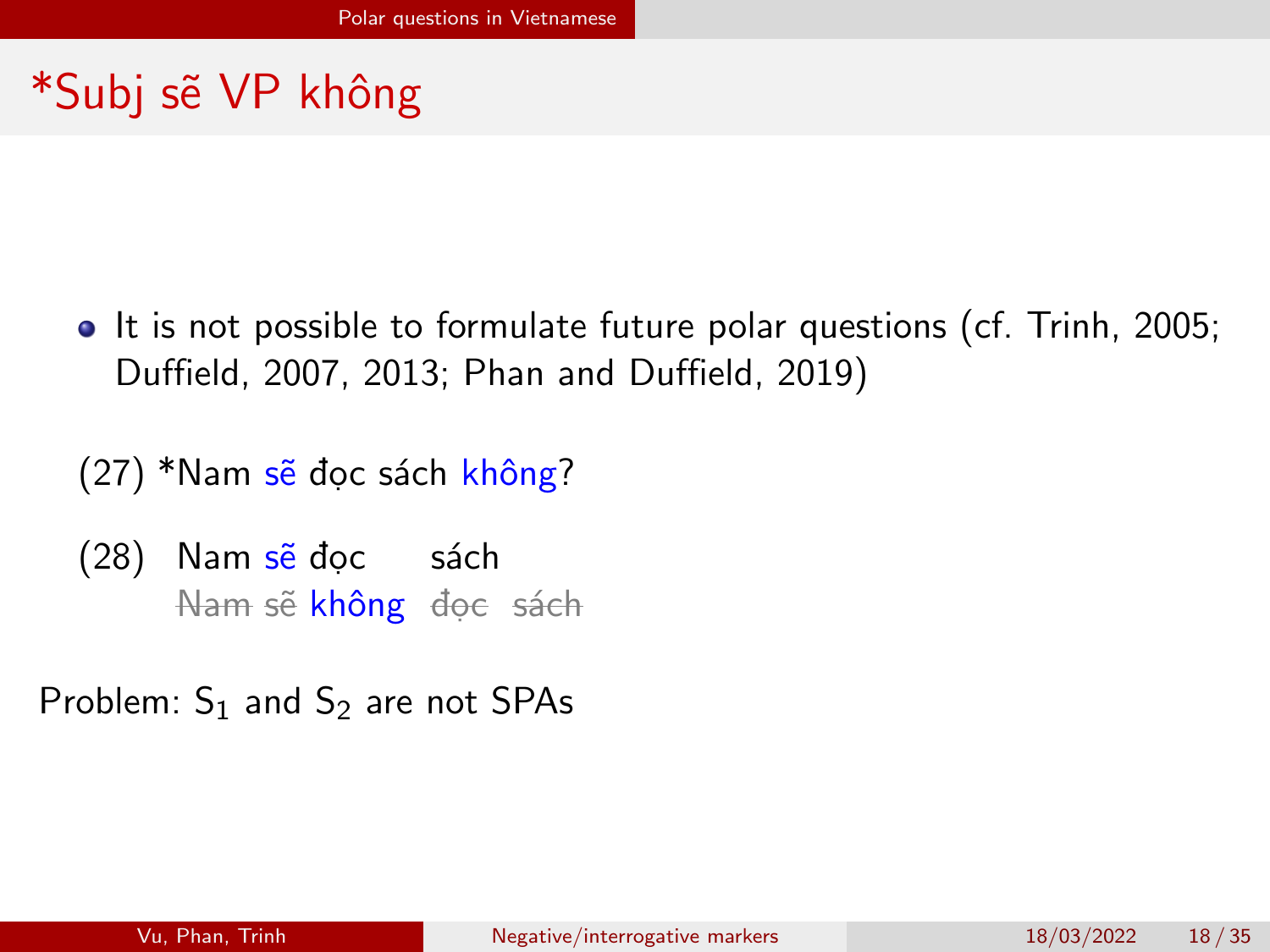# \*Subj đã VP không

• It is not possible to formulate preterite polar questions (cf. [Trinh,](#page-37-5) [2005;](#page-37-5) [Duffield, 2007,](#page-36-4) [2013;](#page-36-5) [Phan and Duffield, 2019\)](#page-37-6)

(29) \*Nam đã đọc sách không?

(30) Nam <mark>đã</mark> đọc sách Nam đã <mark>không</mark> đọc sách

Problem:  $S_1$  and  $S_2$  are not SPAs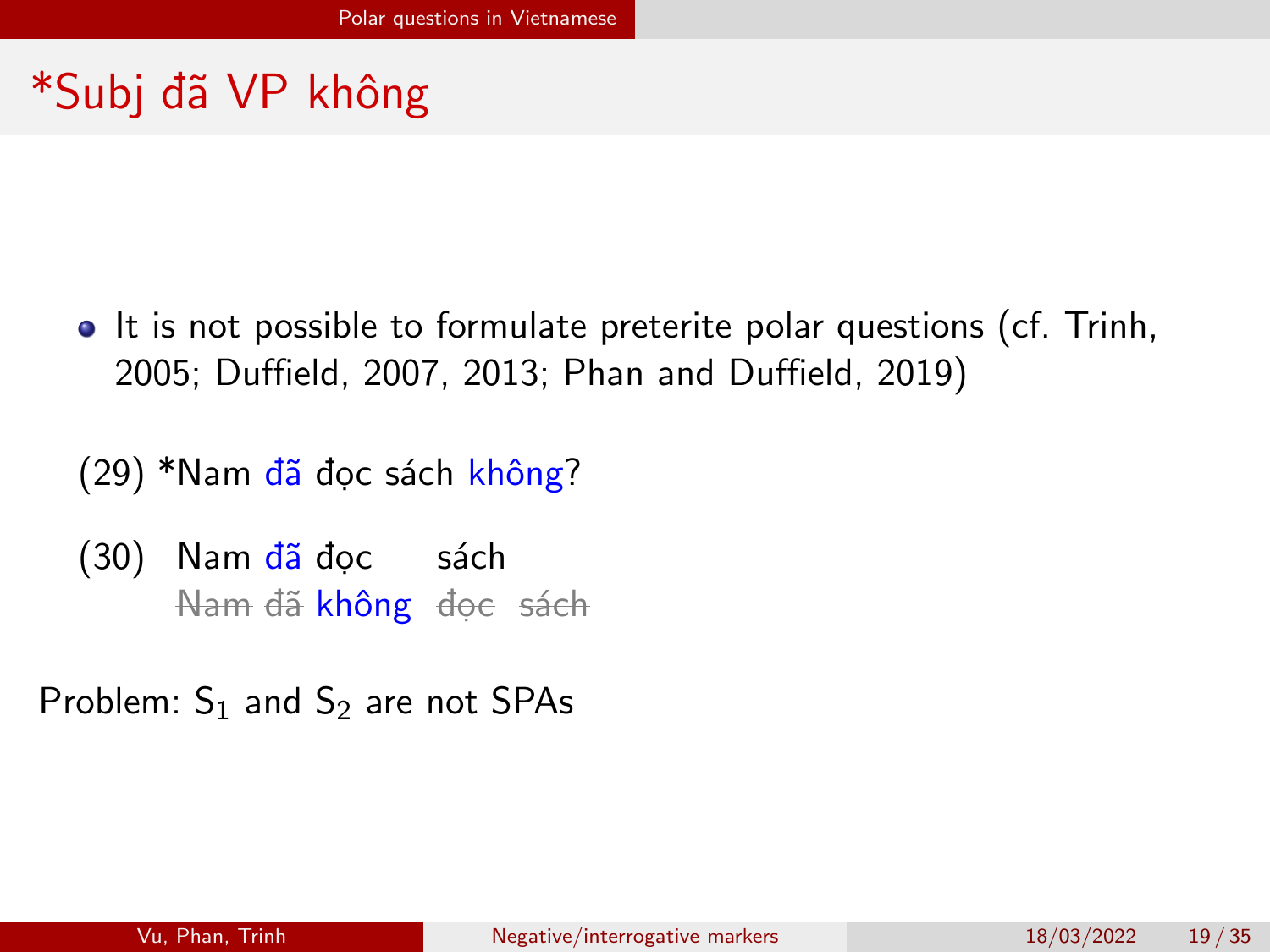# \*Subj được VP phải

- (31) \*Nam được đọc sách phải?
- (32) Nam được đọc sách <del>Nam</del> **phải** đọc sách

Problem:  $S_1 \neq \neg S_2$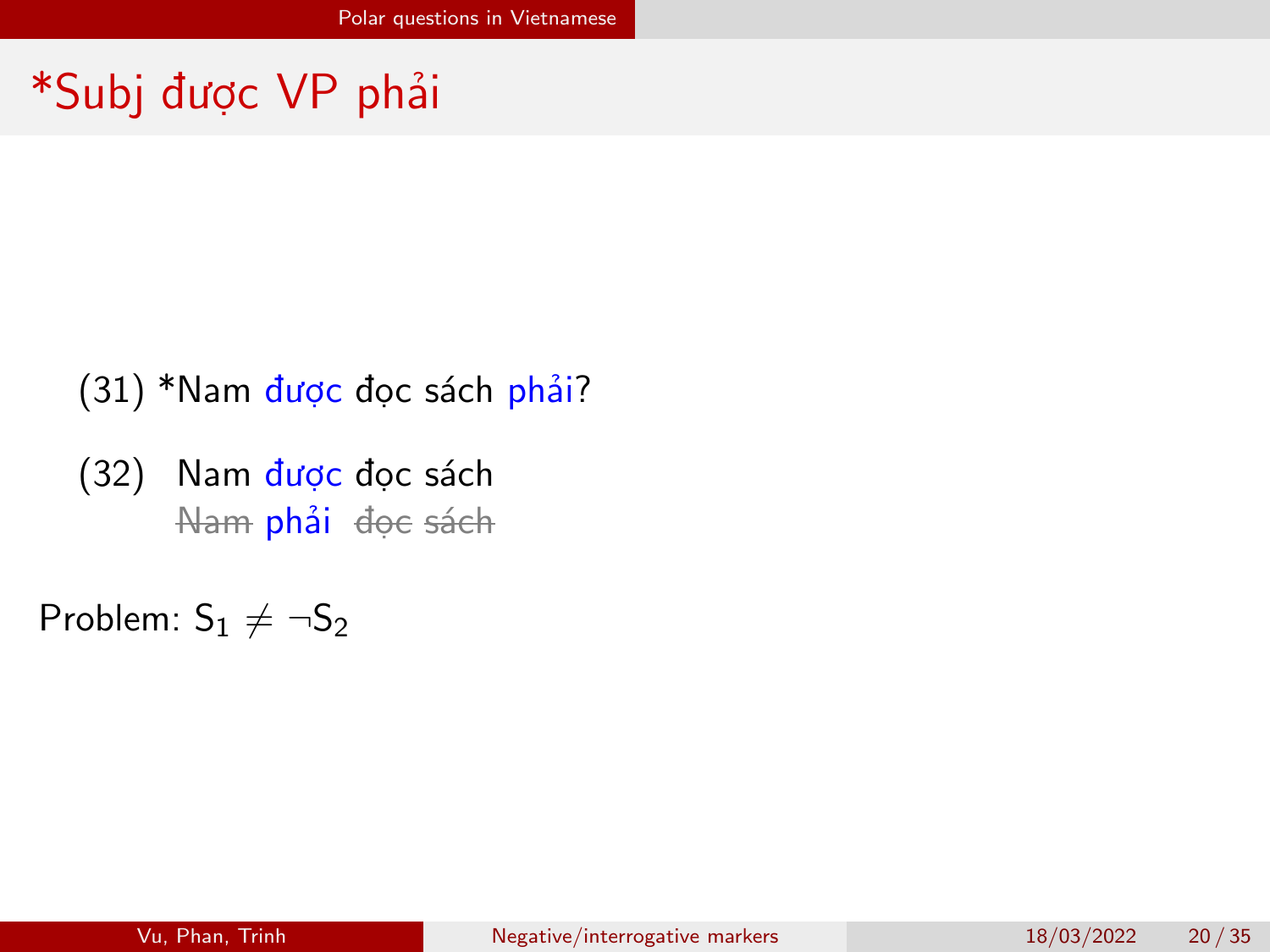# Why second position?

- (33) The Extended Projection Principle [\(Chomsky, 1986\)](#page-36-6) Sentences must have a subject
- $(34)$  OP<sub>n</sub> ... OP<sub>1</sub> [s XP Verb YP ] deep structure  $XPOP_n$  ...  $OP_1$  [s  $XP$  Verb  $YP$ ] surface structure
- **•** Because of the EPP, the position of the highest, i.e. main, operator becomes the second position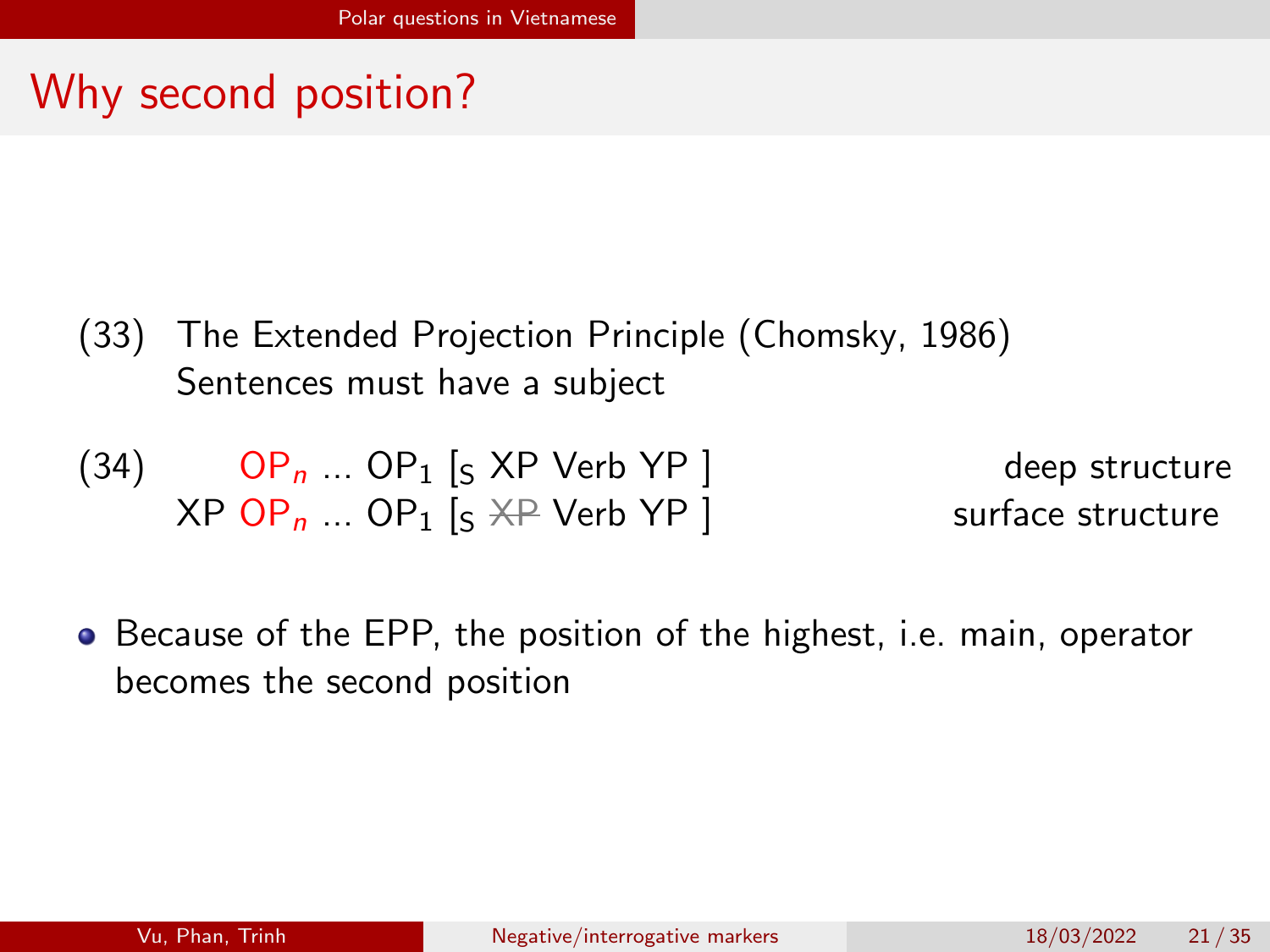

#### A more in-depth analysis will be presented tomorrow!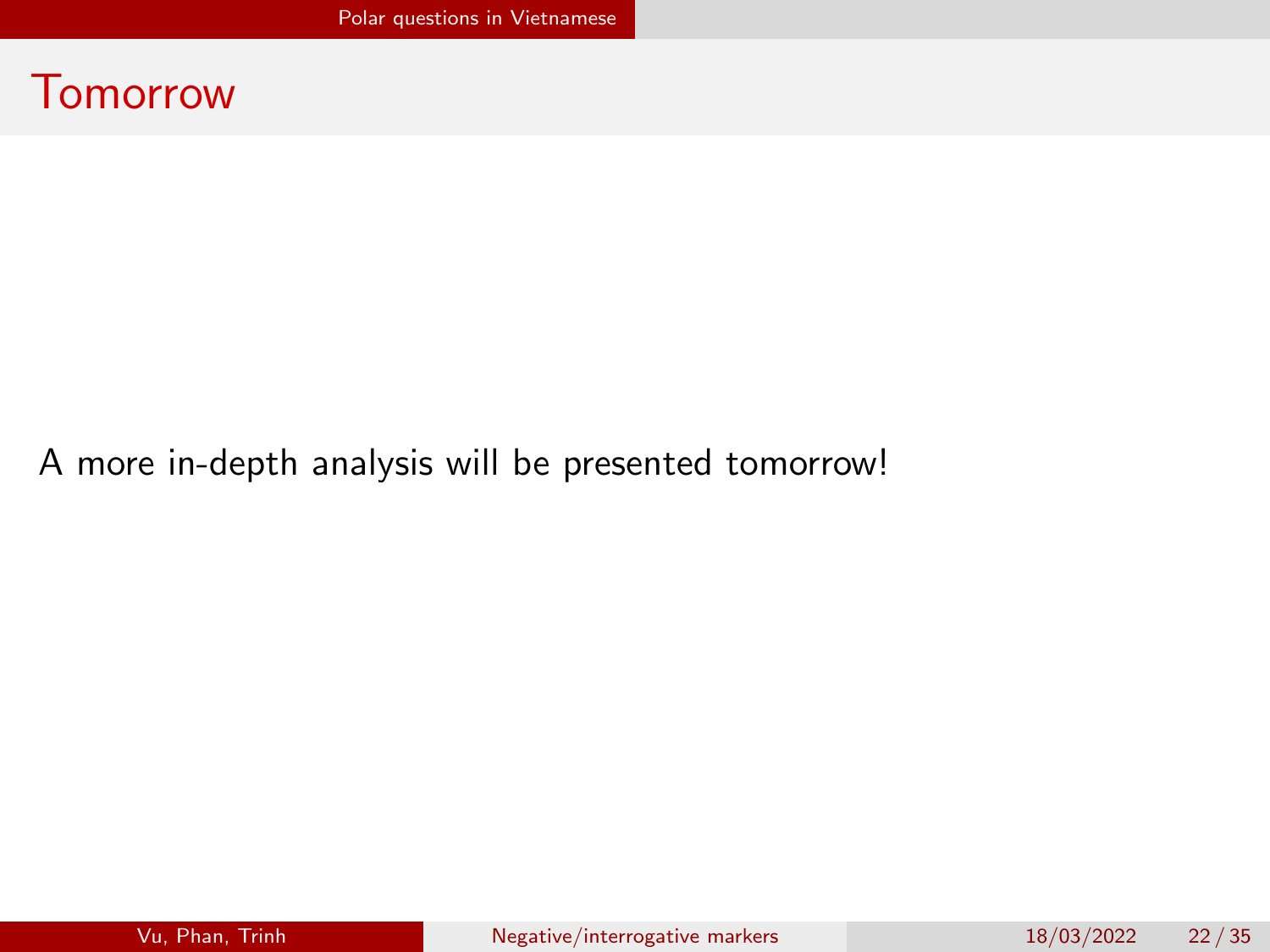<span id="page-23-0"></span>



#### 3 [Explaining a gap in colloquial Saigonese](#page-23-0)

[Explaining a gap in standard Vietnamese](#page-27-0)

#### **[Conclusion](#page-34-0)**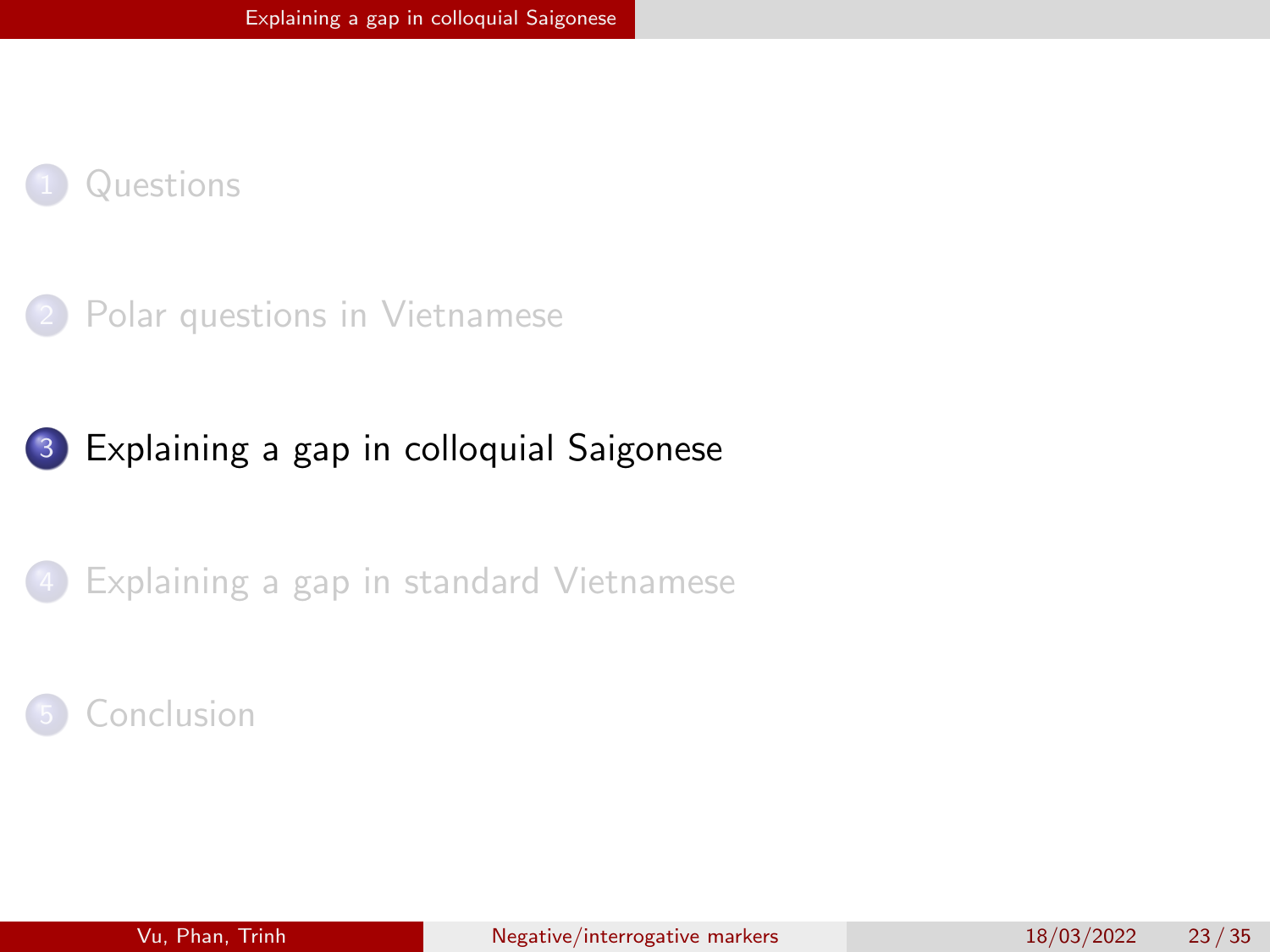### Two negations, one question particle

- There are two negations in colloquial Saigonese. However, only one of these negations can appear as clause-final polar question particle
- (35) a. Nam hông đọc sách b. Nam hổng đọc sách
- (36) a. Nam có đọc sách hông?
	- b. \*Nam có đọc sách hổng?
- (37) Google search results
	- a. "có thích hông"  $= 8900$
	- b. "có thích hống"  $= 4$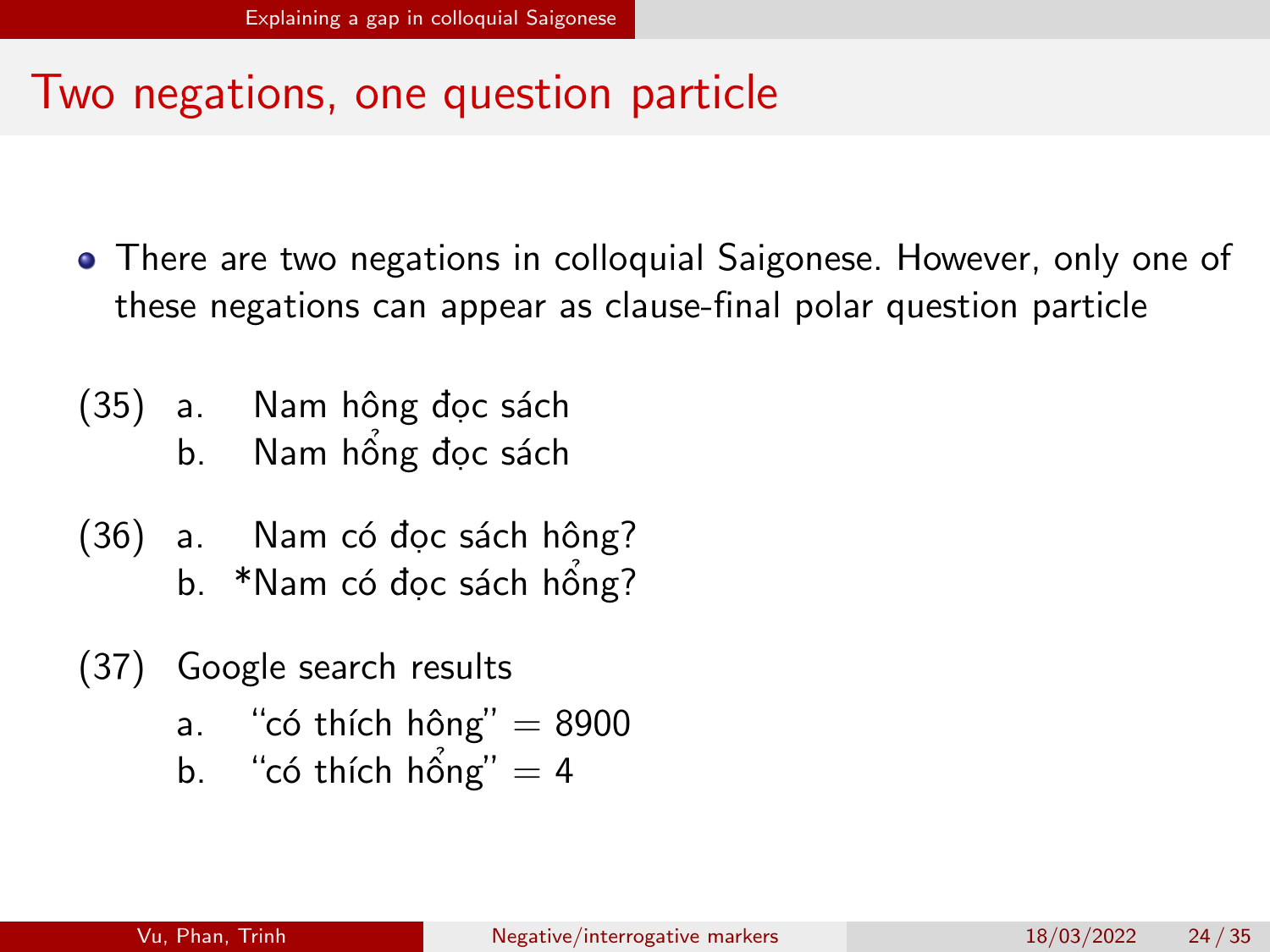#### How phonology obscures syntax

- It turns out that there is a syntactically complex way of expressing negation
- (38) a. Nam hông có đọc sách
	- b. Nam hổng có đọc sách
- We propose the following morphophonemic rules

$$
(39) \quad a. \quad \text{NEG} \rightarrow \text{hông} \\ \text{b.} \quad \text{NEG có} \rightarrow \left\{ \begin{array}{l} \text{hông có} \\ \text{hống có} \\ \text{hổng có} \end{array} \right.
$$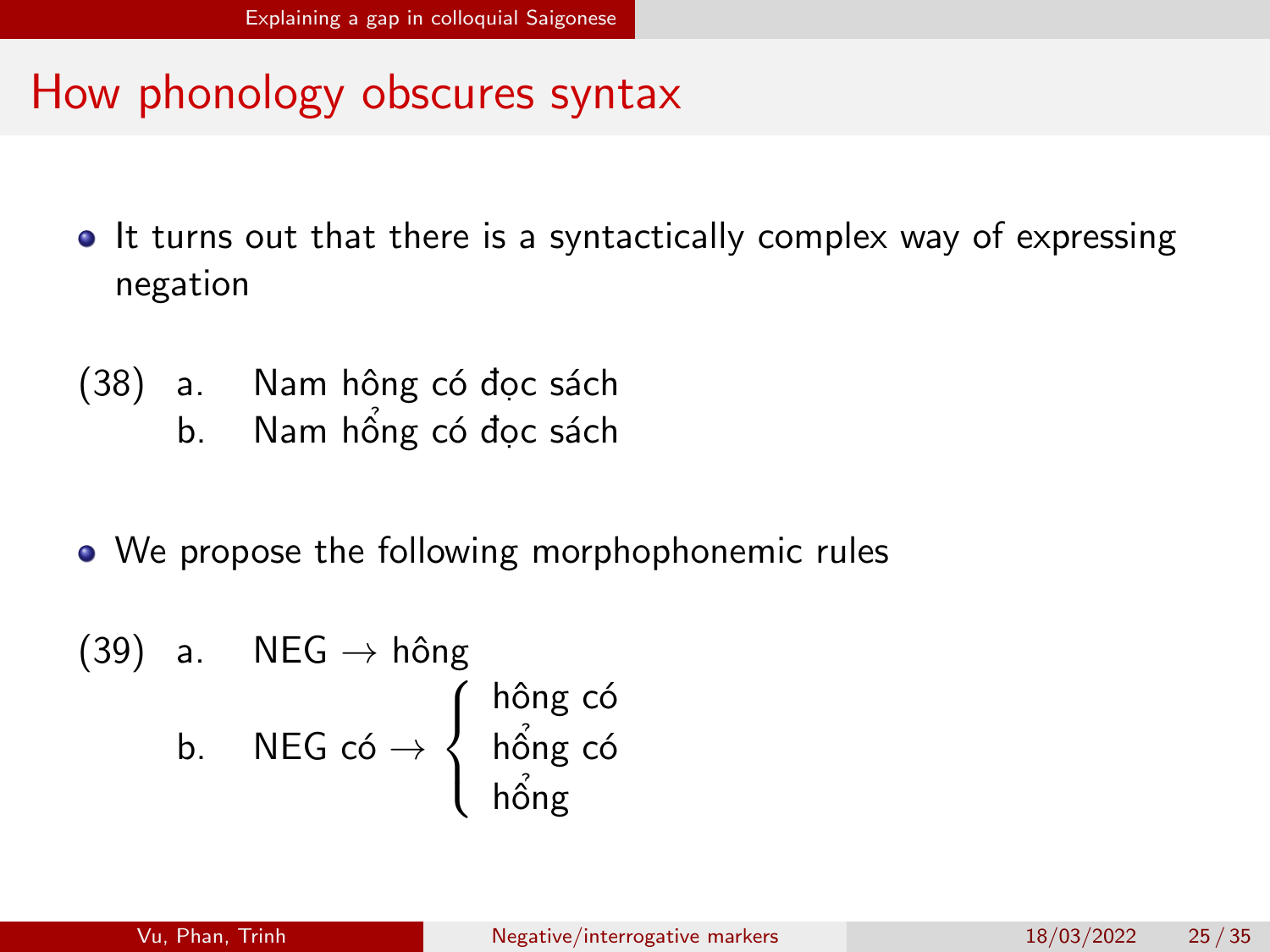# Explaining the gap

$$
\begin{array}{ccc} \text{(40)} & a. & \text{NEG} \rightarrow \hat{\text{hông}} \\ & b. & \text{NEG có} \rightarrow \left\{ \begin{array}{c} \hat{\text{hông có}} \\ \hat{\text{hổng có}} \\ \hat{\text{hổng có}} \end{array} \right. \end{array}
$$

(41) \*Nam có đọc sách hổng?

(42) Nam có đọc sách Nam NEG có đọc sách

Problem:  $S_1$  and  $S_2$  are not SPAs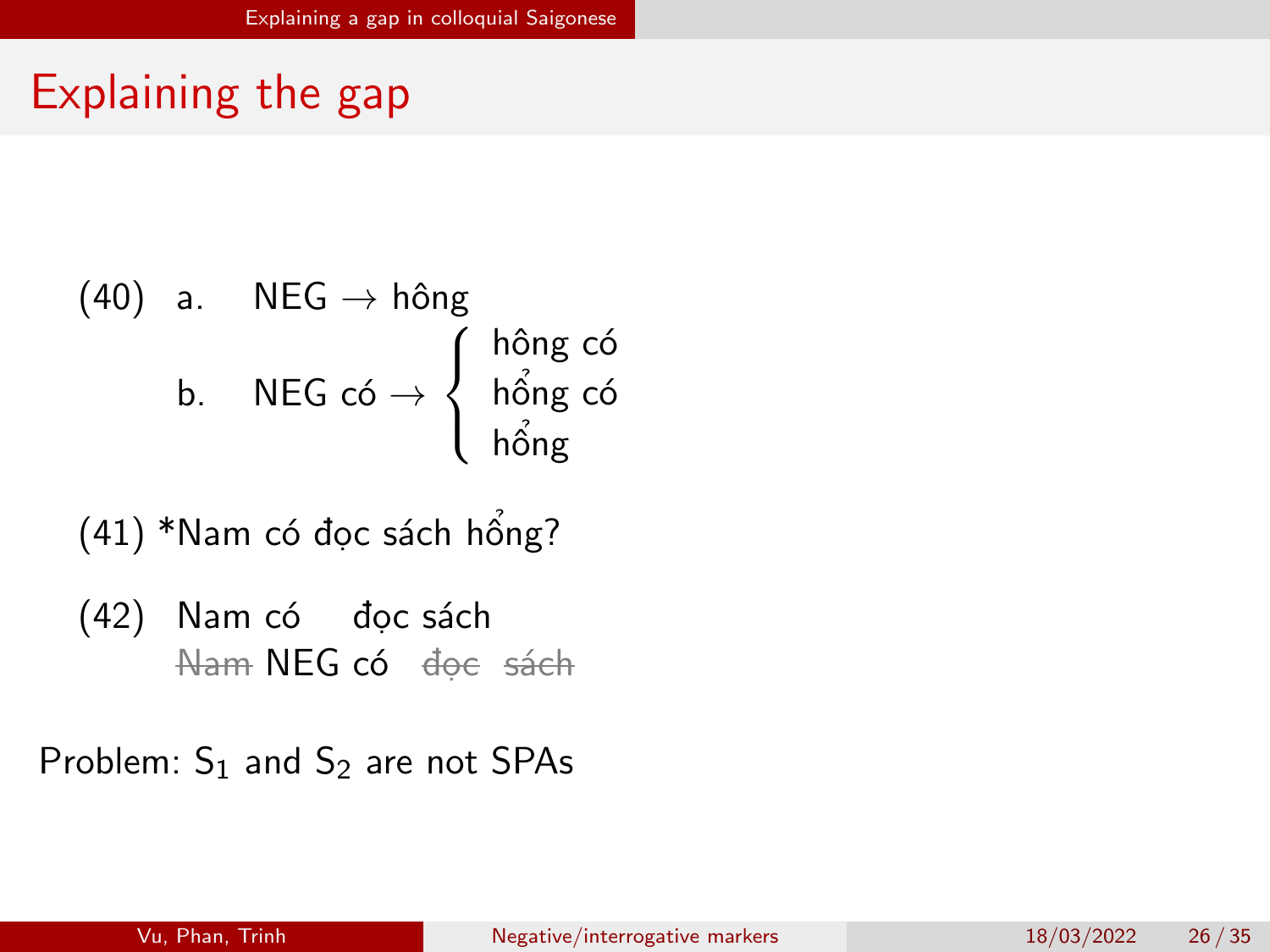<span id="page-27-0"></span>



[Explaining a gap in colloquial Saigonese](#page-23-0)



#### **[Conclusion](#page-34-0)**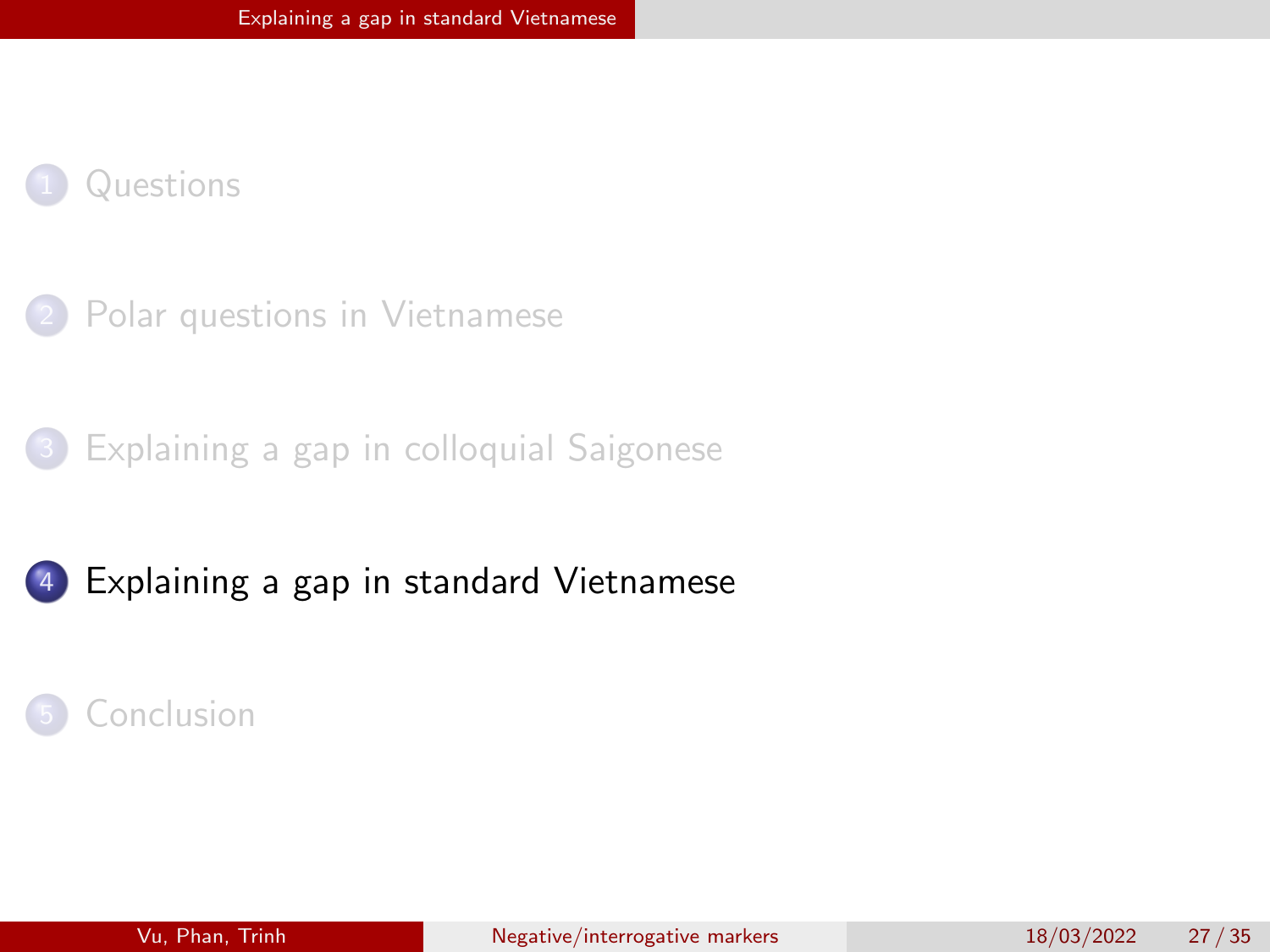### Two negations, one question particle

- There are two negations in standard Vietnamese. However, only one of these negations can appear as clause-final polar question particle
- (43) a. Nam không đọc sách
	- b. Nam chẳng đọc sách
- (44) a. Nam có đọc sách không?
	- b. \*Nam có đọc sách chẳng?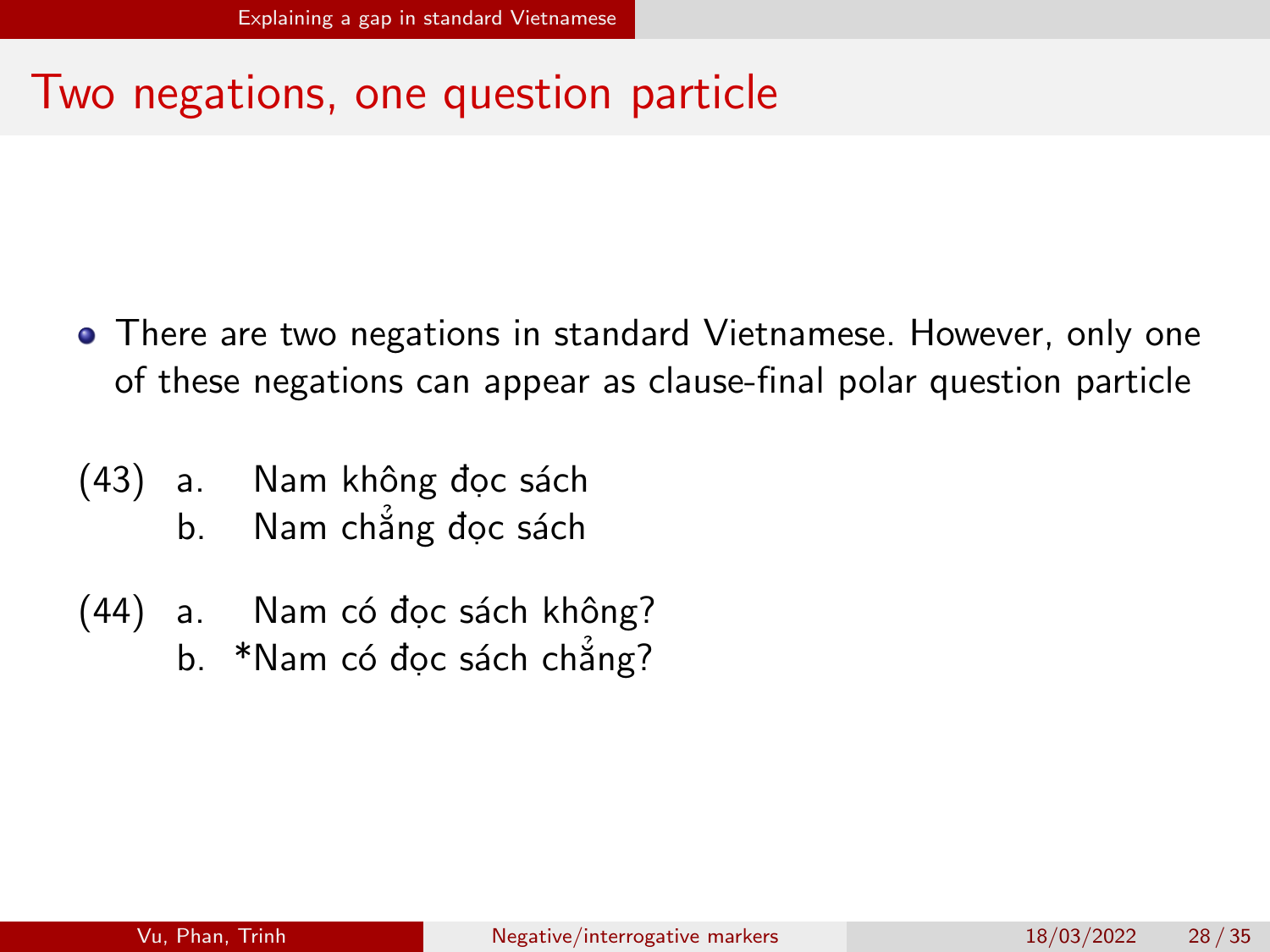# Diachrony of negation

- We look at negation in the following texts (cf. [Vũ, 1986\)](#page-37-7)
	- 15th century:
		- Quốc âm thi tập (Nguyễn Trãi)
		- Hồng Đức quốc âm thi tập (Hội Tao Đàn)
	- · 16th century: Thơ Nôm (Nguyễn Bỉnh Khiêm)
	- 17th century: Phép giảng tám ngày (Alexandre de Rhodes)
	- **18th century: Truyền Kiều (Nguyễn Du)**
	- **19th century: Thầy Lazaro Phiền (Nguyễn Trong Quản)**
	- 20th century: Đôi mắt (Nam Cao)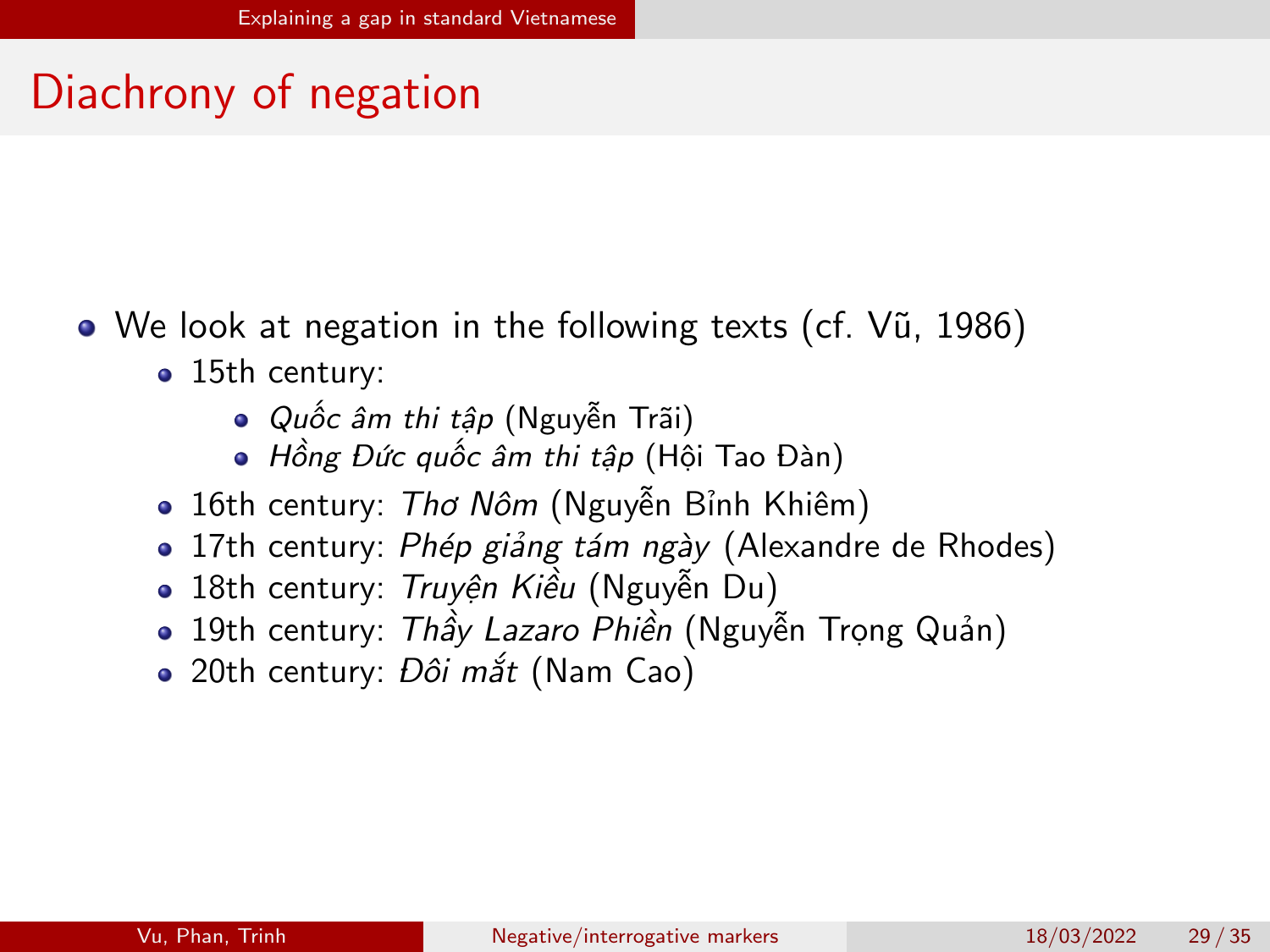# Diachrony of negation

| (45) | century | 15th |    | $16th$   17th   18th |     | $\vert$ 19th | 20th |
|------|---------|------|----|----------------------|-----|--------------|------|
|      | không   |      |    |                      |     |              | 59   |
|      | chăng   |      | 42 |                      |     |              |      |
|      | chắng   | 231  |    | 691                  | 107 | 32           | 28   |

(46) Probabilities

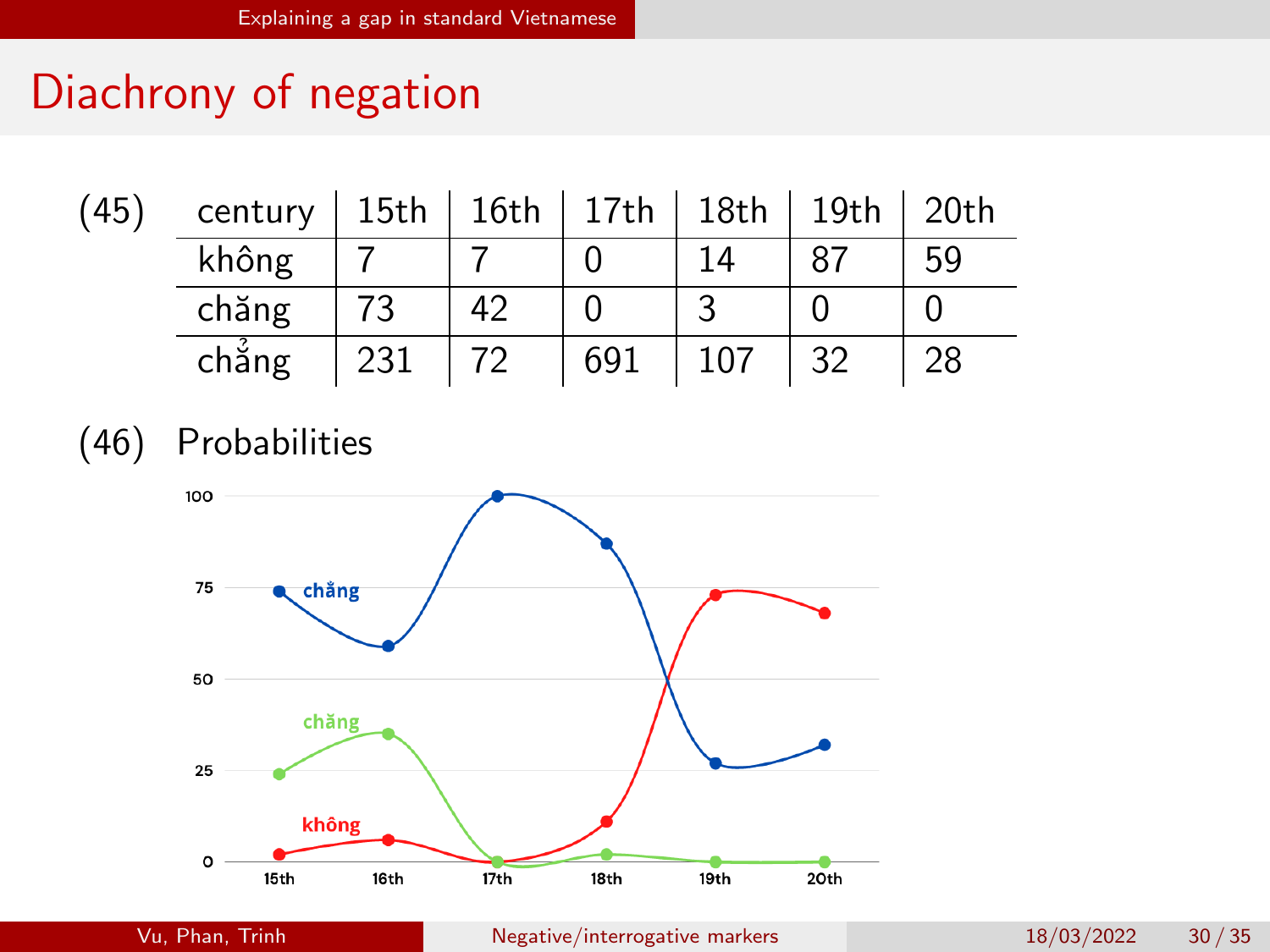# Diachrony of negation

$$
\begin{array}{ll}\n\text{(47)} & \text{Fast rules} \\
\text{NEG} \rightarrow \text{chäng} \\
\text{NEG} \leftrightarrow \text{chäng} \\
\text{NEG} \leftrightarrow \begin{cases}\n\text{chäng có} \\
\text{chäng có} \\
\text{chäng} \\
\text{chäng}\n\end{cases}\n\end{array}\n\quad\n\begin{array}{ll}\n\text{(48)} & \text{Present rules} \\
\text{NEG} \rightarrow \text{ehäng} \\
\text{chäng} \\
\text{chäng}\n\end{array}
$$

We do find instances of chăng có and chẳng có in historical texts but more systematic work has to be doen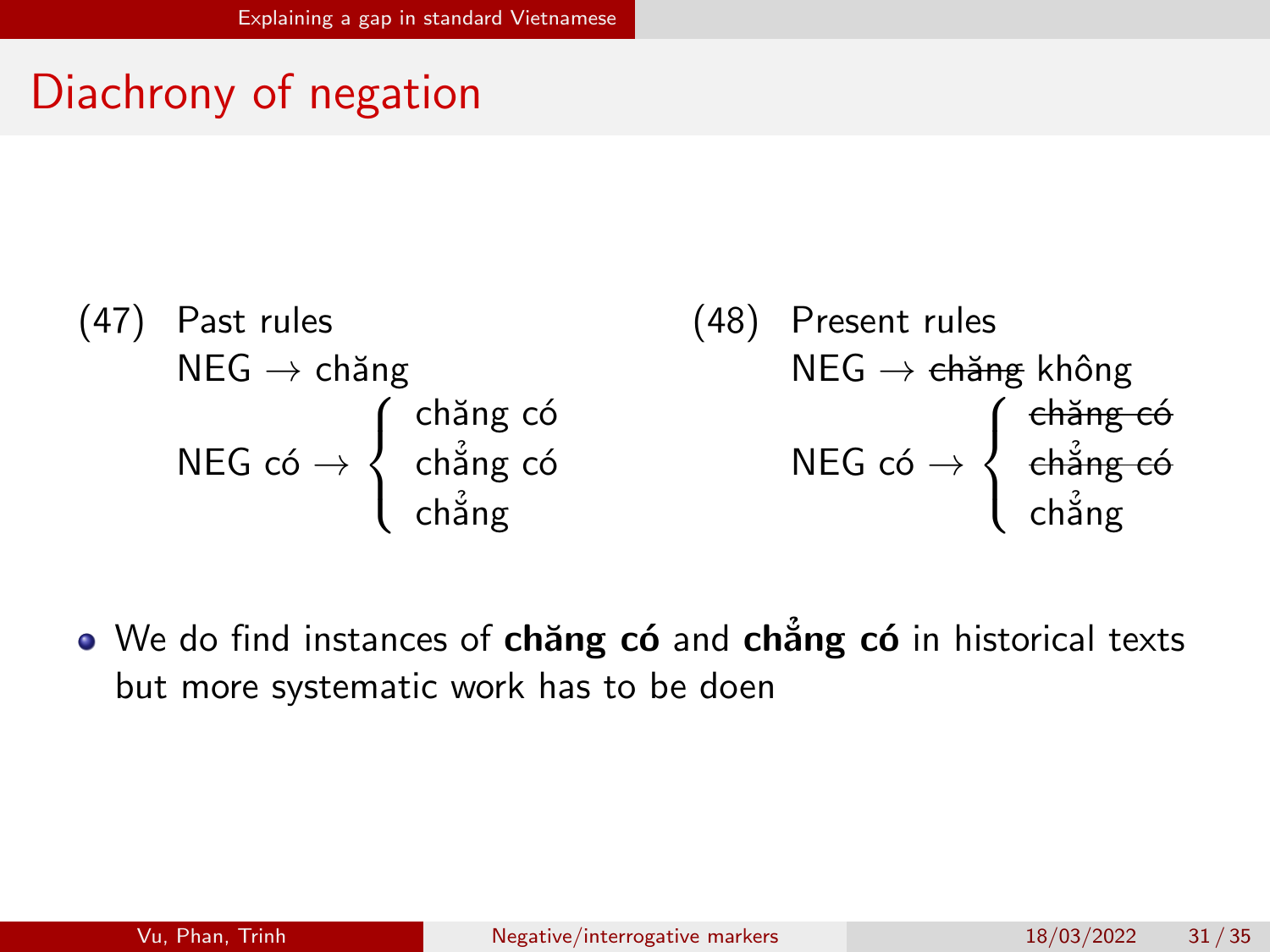# Explaining the gap

$$
(49) \quad \begin{array}{c} \text{Fast rules} \\ \text{NEG} \rightarrow \text{chäng} \\ \text{NEG có} \rightarrow \begin{cases} \text{chäng có} \\ \text{chång có} \\ \text{chång} \end{cases} \end{array}
$$

(51) \*Nam có đọc sách chẳng

(52) Nam có đọc sách Nam NEG có đọc sách

Problem:  $S_1$  and  $S_2$  are not SPAs

$$
(50) \text{ Present rules}
$$
\n
$$
\text{NEG} \rightarrow \text{ehäng} \text{ không}
$$
\n
$$
\text{NEG có} \rightarrow \left\{ \begin{array}{c} \text{ehäng có} \\ \text{ehäng có} \\ \text{chäng} \end{array} \right.
$$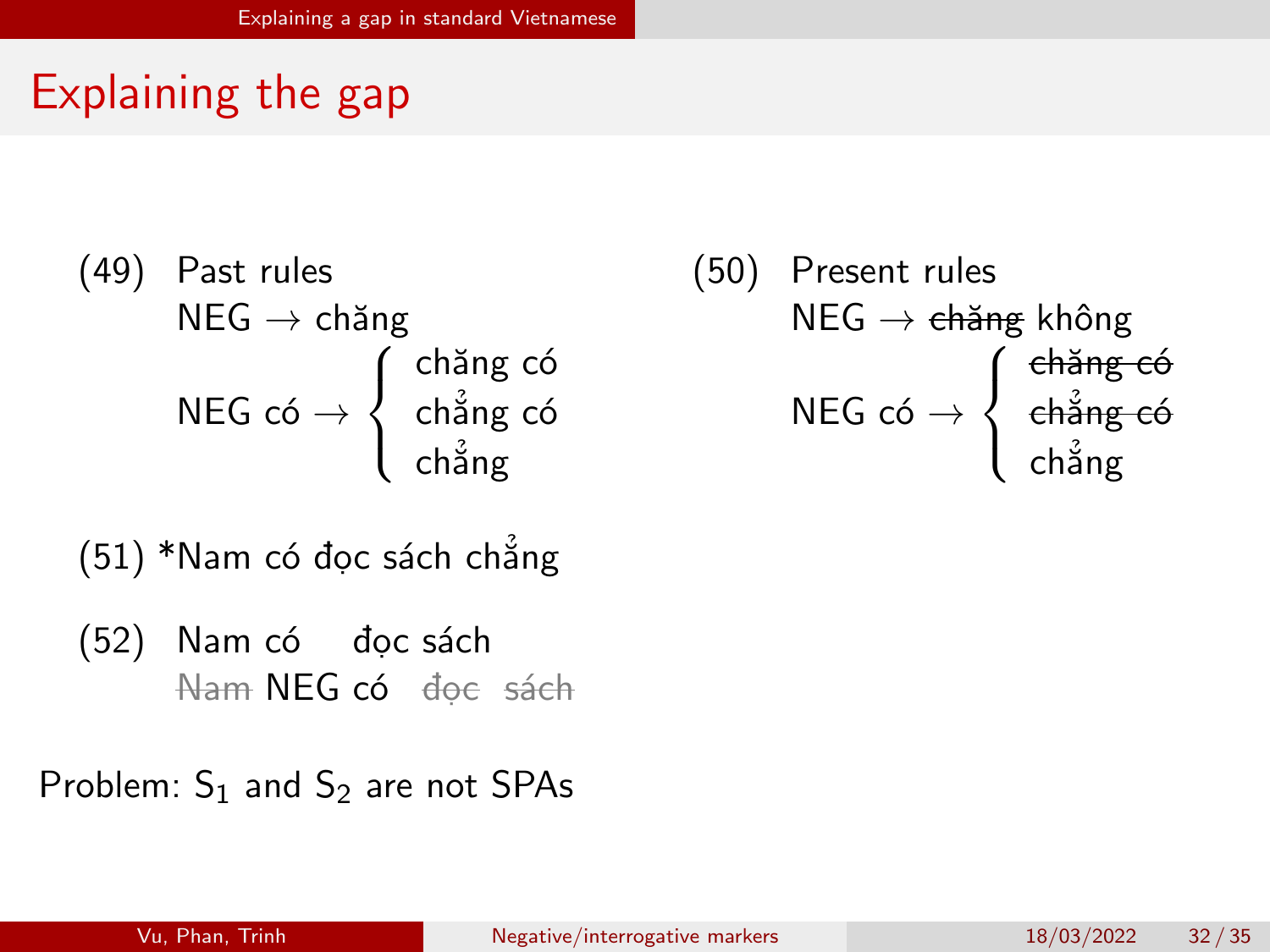# Predictions about interrogative use

| (53` |       | 15th | 16th   17th   18th   19th   20th |    |  |
|------|-------|------|----------------------------------|----|--|
|      | không |      |                                  |    |  |
|      | chăng |      | 20                               | 19 |  |
|      | chẳng |      |                                  |    |  |

(54) Probabilities

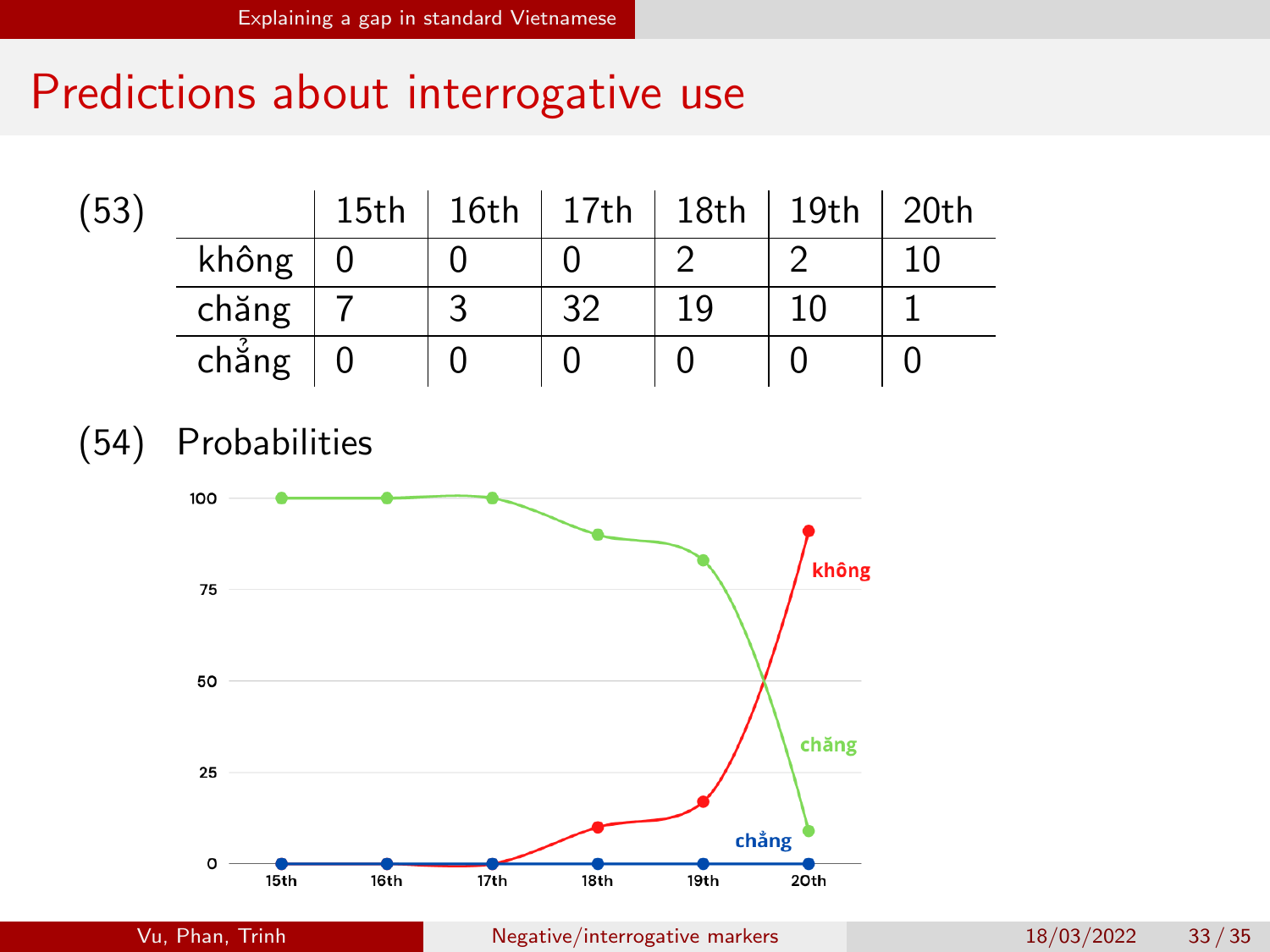#### <span id="page-34-0"></span>**[Questions](#page-2-0)**

- [Polar questions in Vietnamese](#page-10-0)
- [Explaining a gap in colloquial Saigonese](#page-23-0)
- [Explaining a gap in standard Vietnamese](#page-27-0)

#### **[Conclusion](#page-34-0)**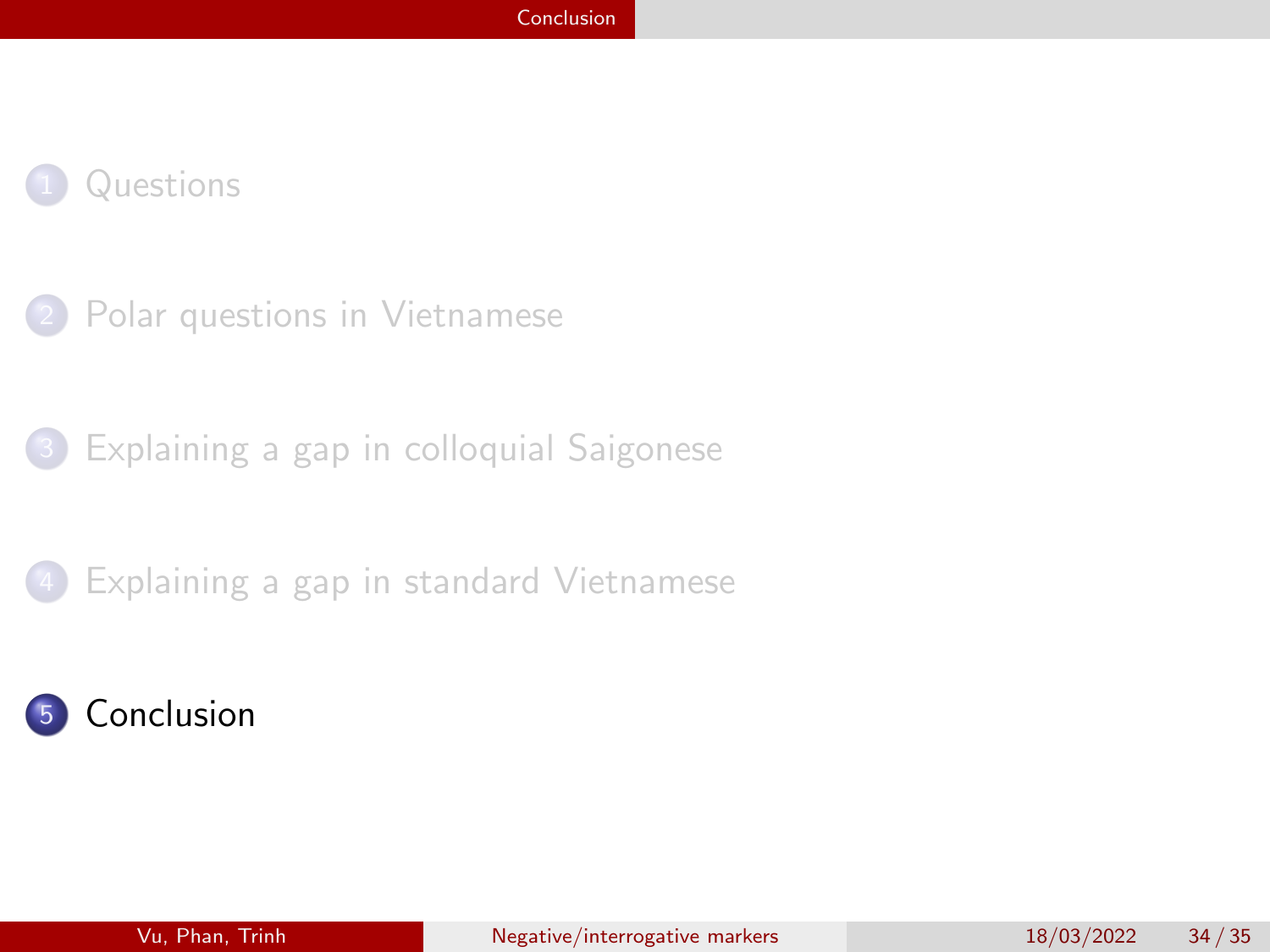# Conclusion

- We approach the syntax of polar questions as many works have approached the syntax of wh-question: as a representation of a set of focus alternatives
- We apply our analysis to explain a gap in colloquial Saigonese
- We extend that explanation to a another gap in standard Vietnamese, using historical arguments

Thanks to the organizers for this wonderful workshop and also to members of the audience for your interest!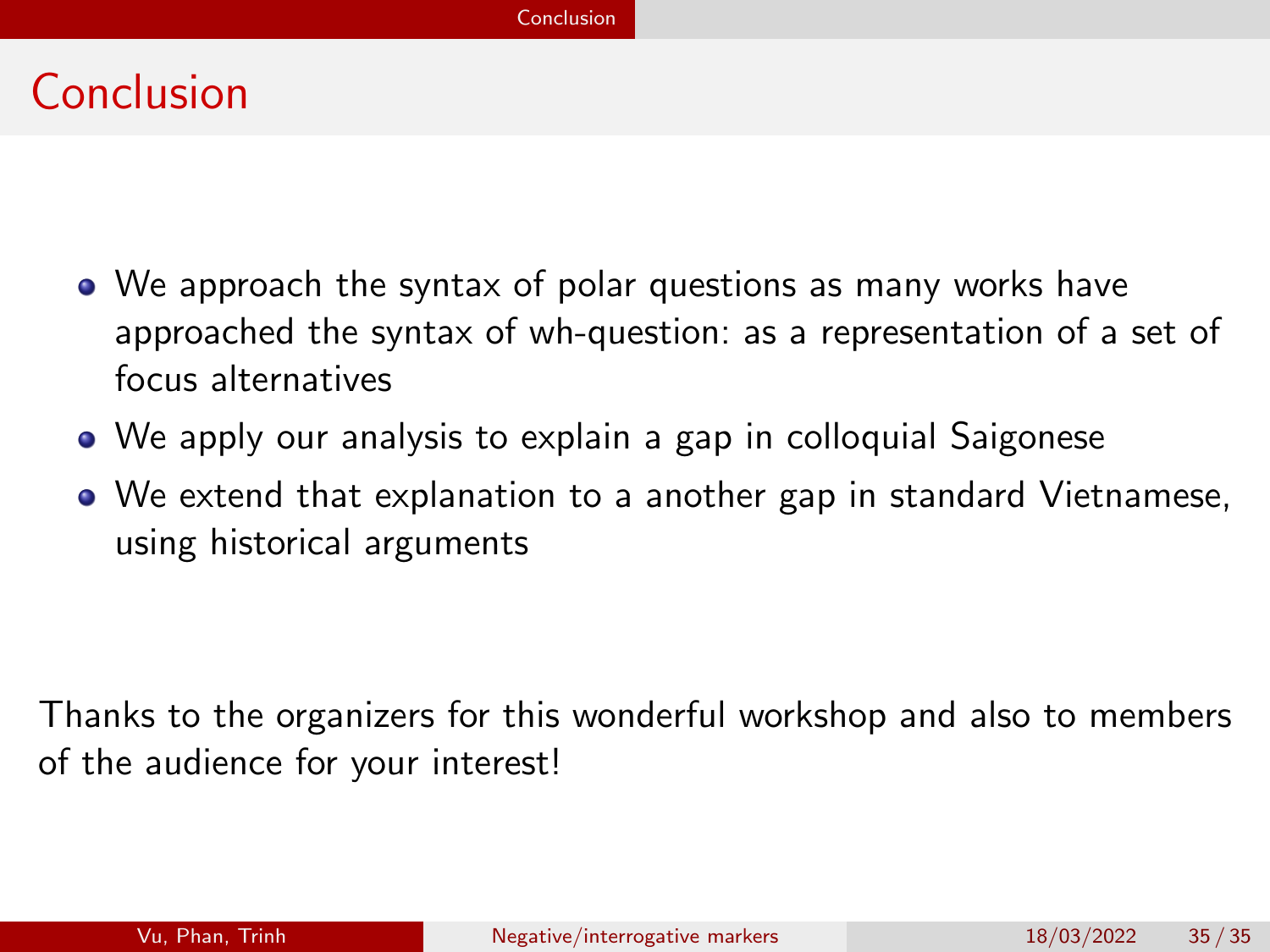#### [References](#page-36-7)

- <span id="page-36-7"></span><span id="page-36-3"></span>Biberauer, Theresa, Anders Holmberg, and Ian Roberts. 2014. A syntactic universal and its consequences. Linguistic Inquiry 45:169–225.
- <span id="page-36-6"></span>Chomsky, Noam. 1986. Barriers, volume 13 of Linguistic Inquiry Monographs. Cambride, Massachusetts: MIT Press.
- <span id="page-36-4"></span>Duffield, Nigel. 2007. Aspects of Vietnamese clausal structure: separating tense from assertion. Linguistics 45:765–814.
- <span id="page-36-5"></span>Duffield, Nigel. 2013. On the head-initiality of Vietnamese clauses. In Linguistics of Vietnamese: An International Survey, ed. Daniel Hole, 127–155. Berlin: Mouton de Gruyter.
- <span id="page-36-1"></span>Fox, Danny, and Roni Katzir. 2011. On the characterization of alternatives. Natural Language Semantics 19:87–107.
- <span id="page-36-0"></span>Groenendijk, Jeroen, and Martin Stokhof. 1984. Studies on the Semantics of Questions and the Pragmatics of Answers. Doctoral Dissertation, University of Amsterdam.
- <span id="page-36-2"></span>Guerzoni, Elena, and Yael Sharvit. 2014. Whether or not anything but not Whether anything or not. In The Art and Craft of Semantics: A Festschrift for Irene Heim, 199–224. MITPWL.